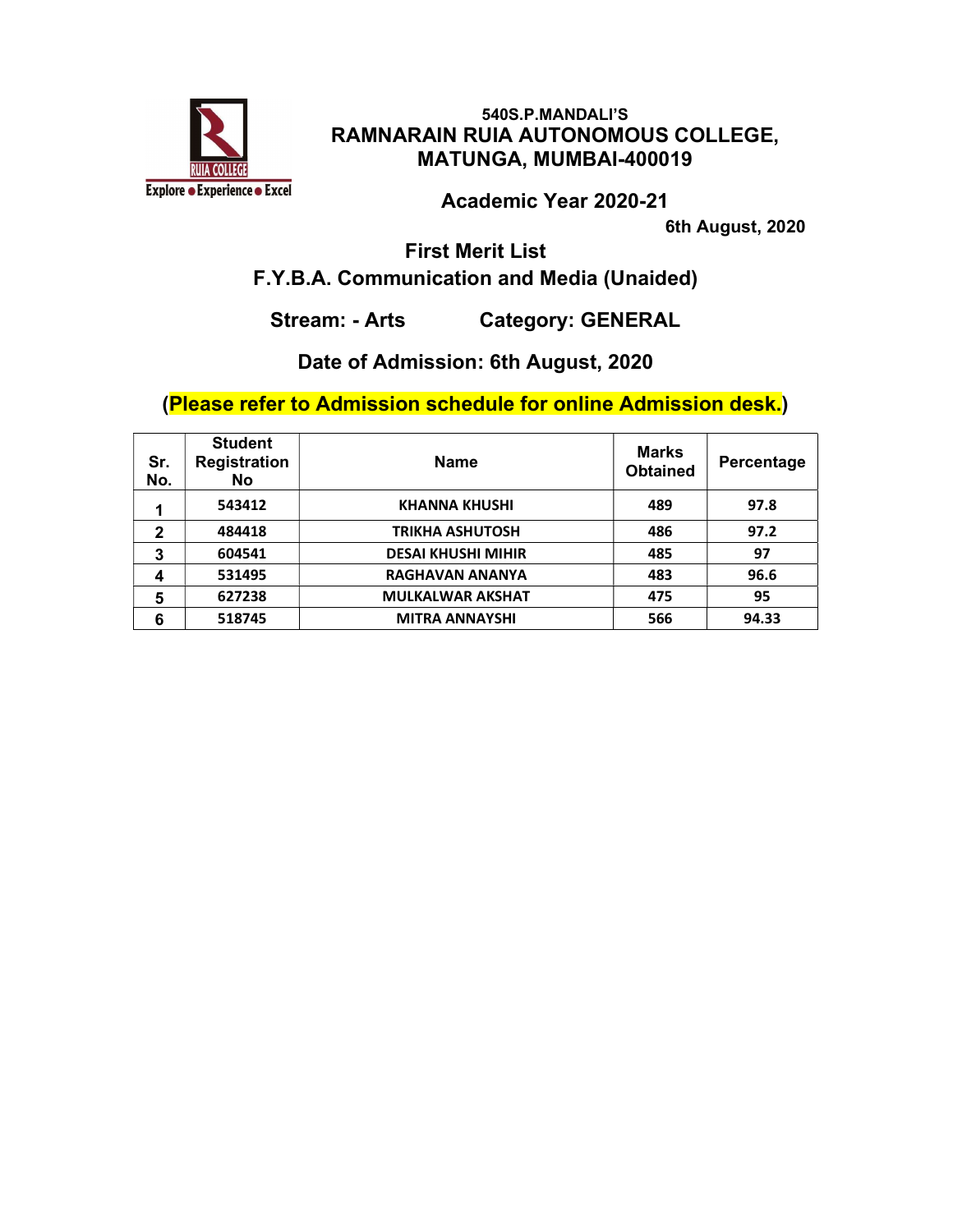

#### Academic Year 2020-21

6th August, 2020

#### First Merit List F.Y.B.A. Communication and Media (Unaided)

## Stream: - Arts Category: Schedule Caste (SC)

#### Date of Admission: 6th August, 2020

| Sr.<br>No. | <b>Student</b><br>Registration<br>No | <b>Name</b>                    | Marks<br><b>Obtained</b> | Percentage |
|------------|--------------------------------------|--------------------------------|--------------------------|------------|
| ٠          | 555683                               | <b>JADHAV PRACHITI SANDEEP</b> | 554                      | 85.23      |
| 2          | 579054                               | <b>MONDAL SRISTEE</b>          | 425                      | 85         |
| 3          | 539826                               | <b>BANSODE KRUTIKA</b>         | 546                      | 84         |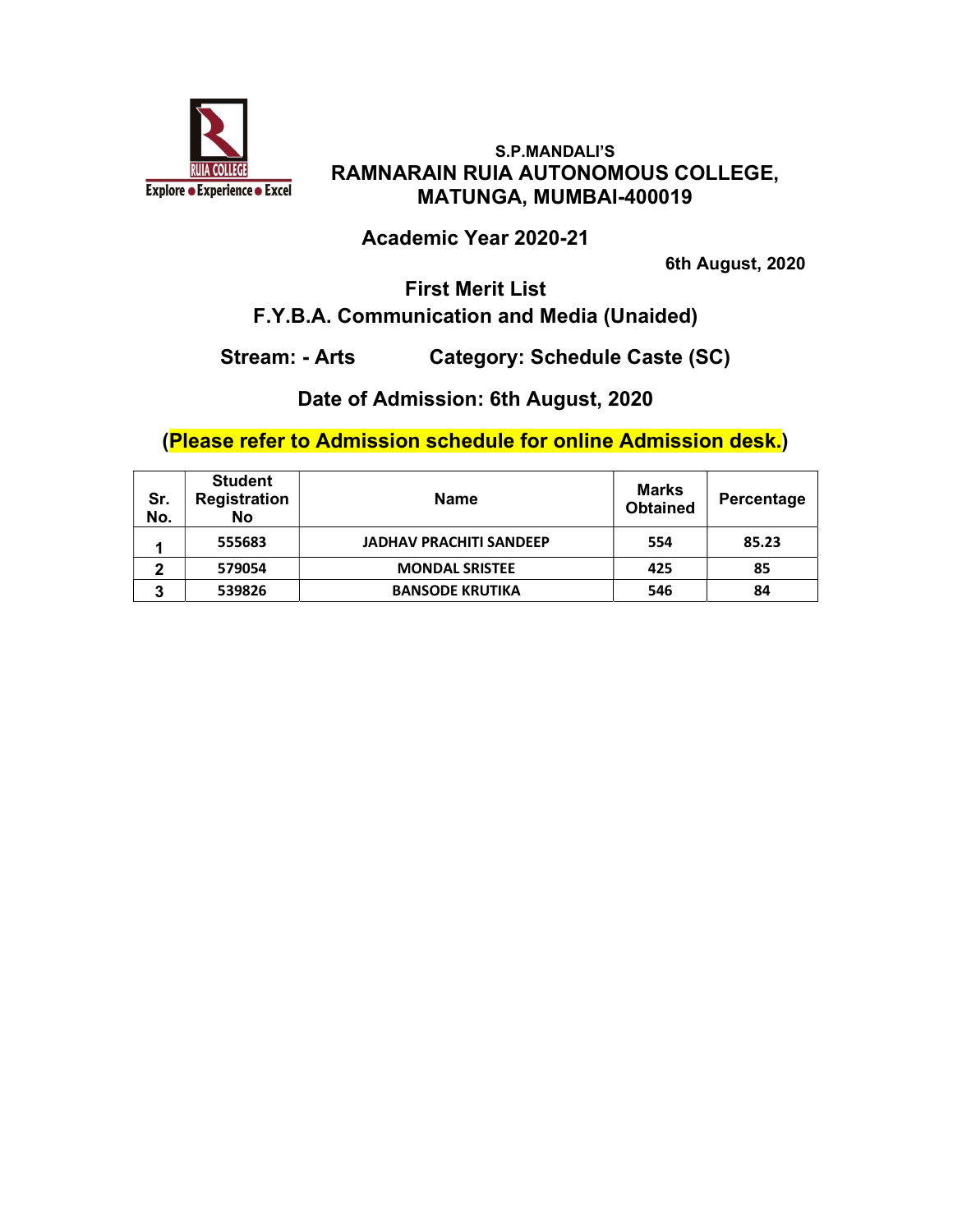

## Academic Year 2020-21

6th August, 2020

# First Merit List

# F.Y.B.A. Communication and Media (Unaided)

Stream: - Arts Category: Schedule Tribe (ST)

# Date of Admission: 6th August, 2020

| Sr.<br>No. | <b>Student</b><br>Registration<br>No | <b>Name</b>         | <b>Marks</b><br><b>Obtained</b> | Percentage |
|------------|--------------------------------------|---------------------|---------------------------------|------------|
|            | 514897                               | <b>RAJBHAR SARA</b> | 581                             | 89.38      |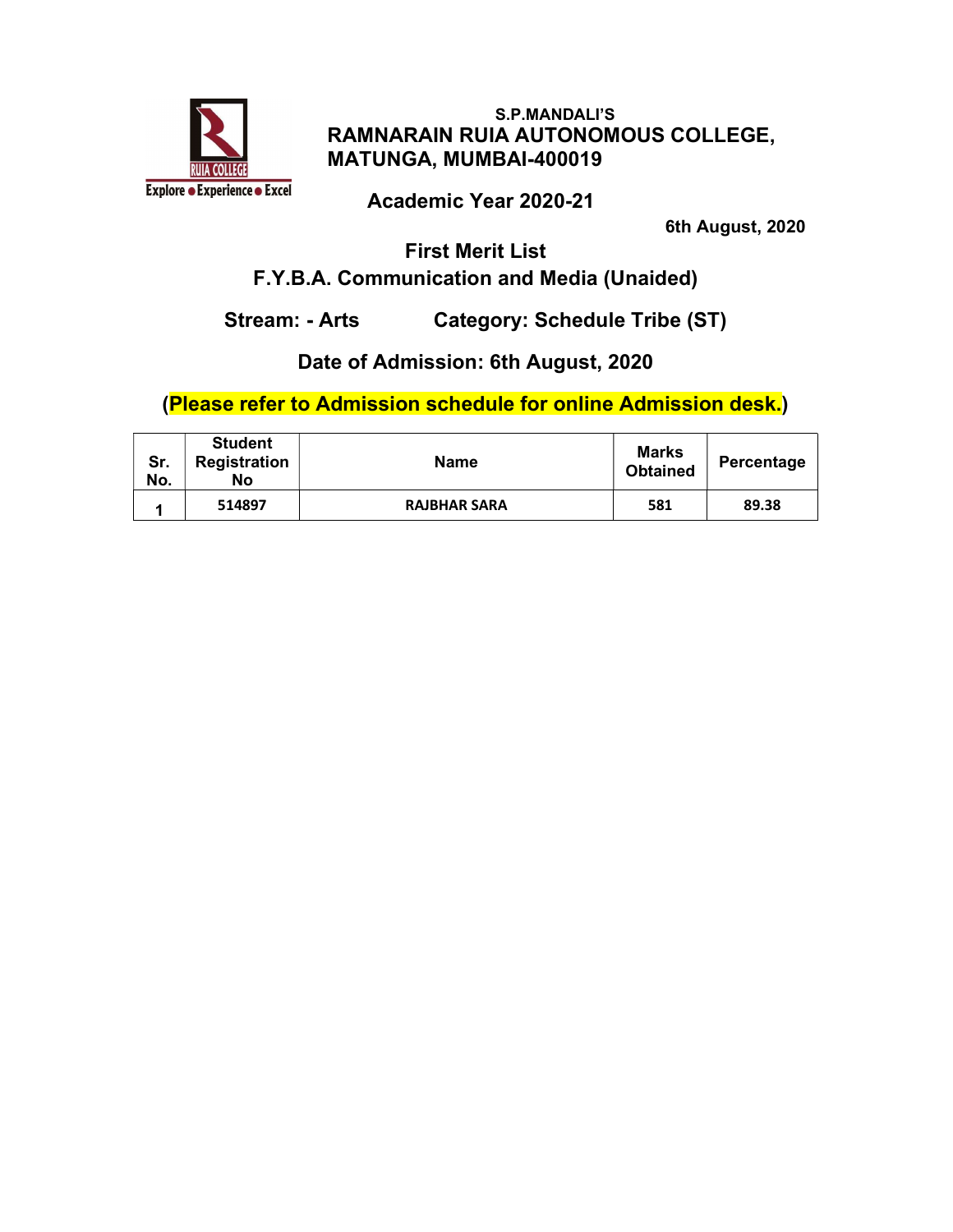

 S.P.MANDALI'S **Explore · Experience · Excel**  RAMNARAIN RUIA AUTONOMOUS COLLEGE, MATUNGA, MUMBAI-400019

Academic Year 2020-21

6th August, 2020

First Merit List F.Y.B.A. Communication and Media (Unaided)

Stream: - Arts Category: VJ/DT (NT-A)

Date of Admission: 6th August, 2020

| Sr.<br>No. | <b>Student</b><br><b>Registration</b><br>No | <b>Name</b>                | Marks<br><b>Obtained</b> | Percentage |
|------------|---------------------------------------------|----------------------------|--------------------------|------------|
|            | 519941                                      | <b>JADHAV SHRUTI SUDAM</b> | 438                      | 67.38      |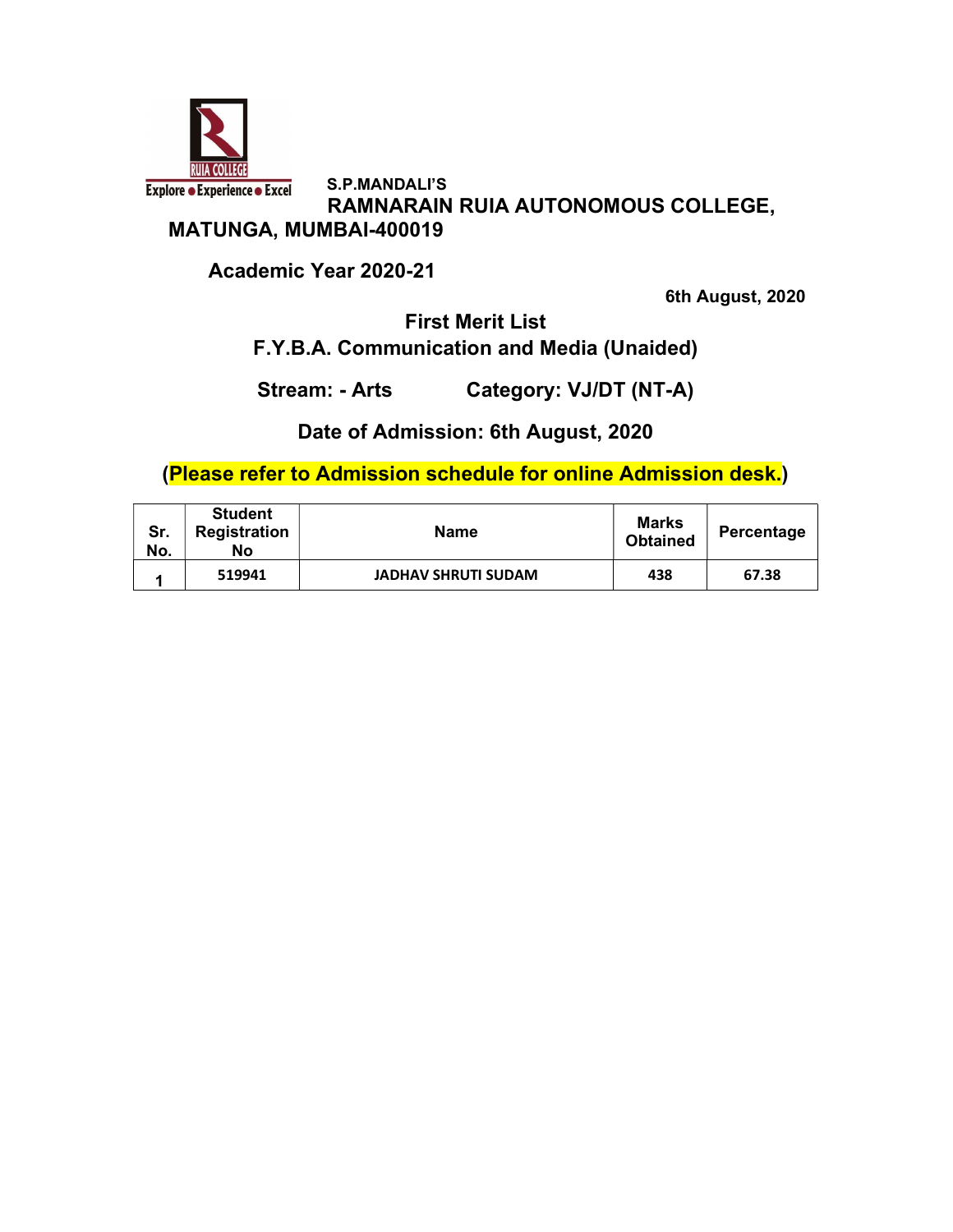

S.P.MANDALI'S

## RAMNARAIN RUIA AUTONOMOUS COLLEGE, MATUNGA, MUMBAI-400019

Academic Year 2020-21

6th August, 2020

First Merit List F.Y.B.A. Communication and Media (Unaided)

Stream: - Arts Category: NT-B

## Date of Admission: 6th August, 2020

| Sr.<br>No. | <b>Student</b><br>Registration<br>No | <b>Name</b>                   | Marks<br><b>Obtained</b> | Percentage |
|------------|--------------------------------------|-------------------------------|--------------------------|------------|
|            | 526588                               | <b>GOSAVI MADHURA PRAKASH</b> | 468                      | 77         |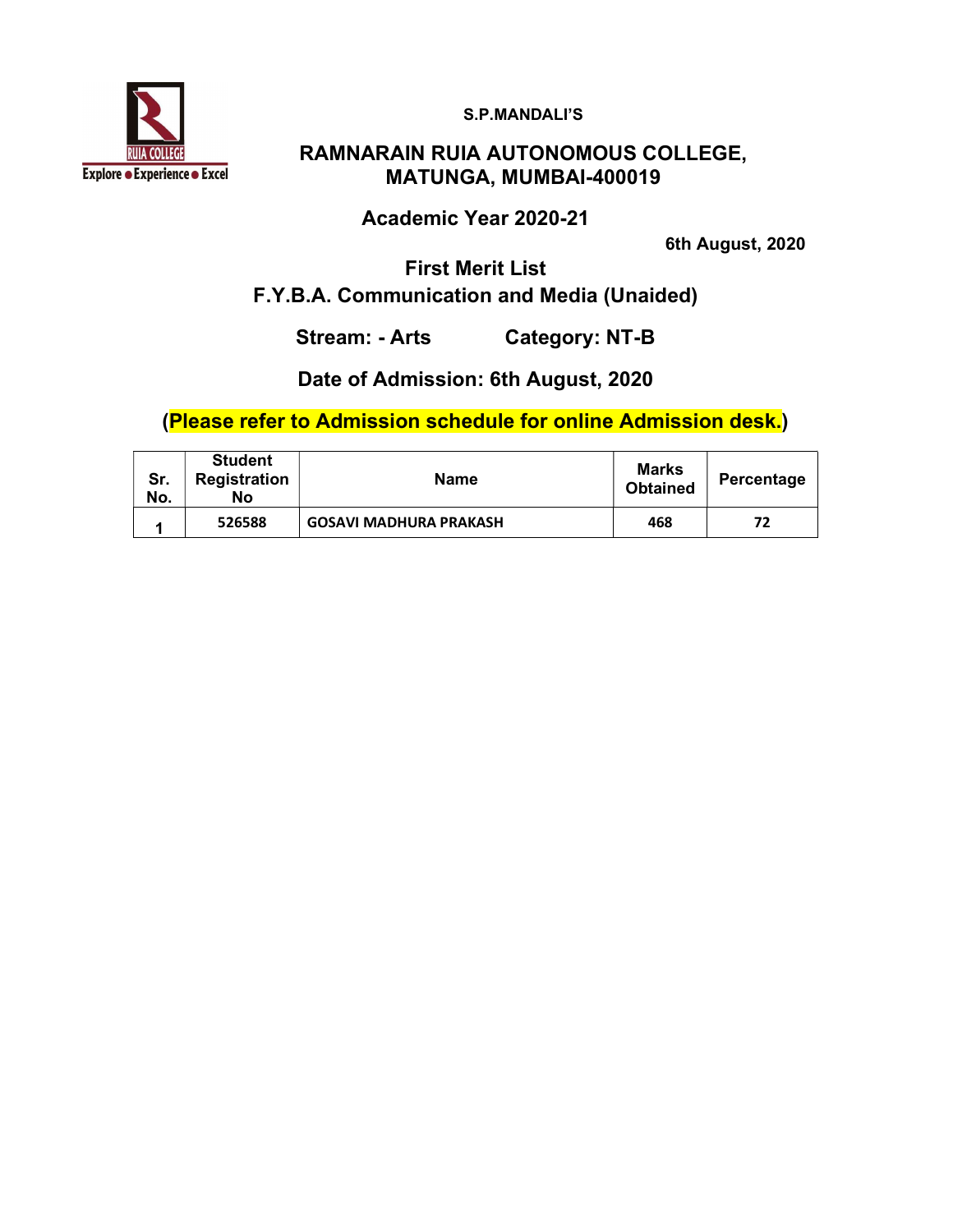

#### Academic Year 2020-21

6th August, 2020

#### First Merit List F.Y.B.A. Communication and Media (Unaided)

Stream: - Arts Category: NT-C

#### Date of Admission: 6th August, 2020

| Sr.<br>No.             | <b>Student</b><br>Registration<br>No | <b>Name</b> | Marks<br><b>Obtained</b> | Percentage |  |
|------------------------|--------------------------------------|-------------|--------------------------|------------|--|
| <b>NO APPLICATIONS</b> |                                      |             |                          |            |  |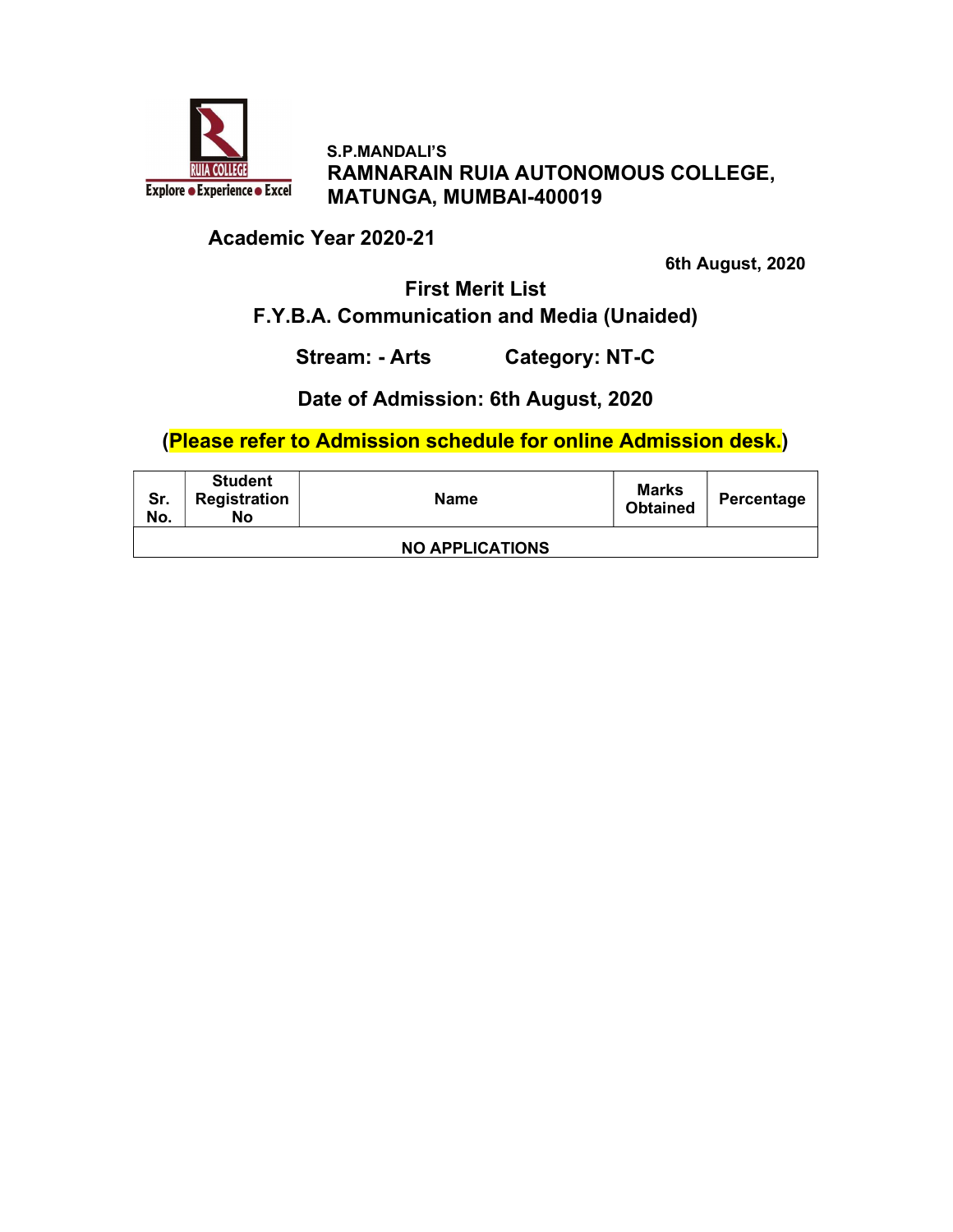

# Academic Year 2020-21 6th August, 2020 First Merit List F.Y.B.A. Communication and Media (Unaided)

Stream: - Arts Category: NT-D

## Date of Admission: 6th August, 2020

| Sr.<br>No.             | <b>Student</b><br>Registration<br>No | <b>Name</b> | Marks<br><b>Obtained</b> | Percentage |  |
|------------------------|--------------------------------------|-------------|--------------------------|------------|--|
| <b>NO APPLICATIONS</b> |                                      |             |                          |            |  |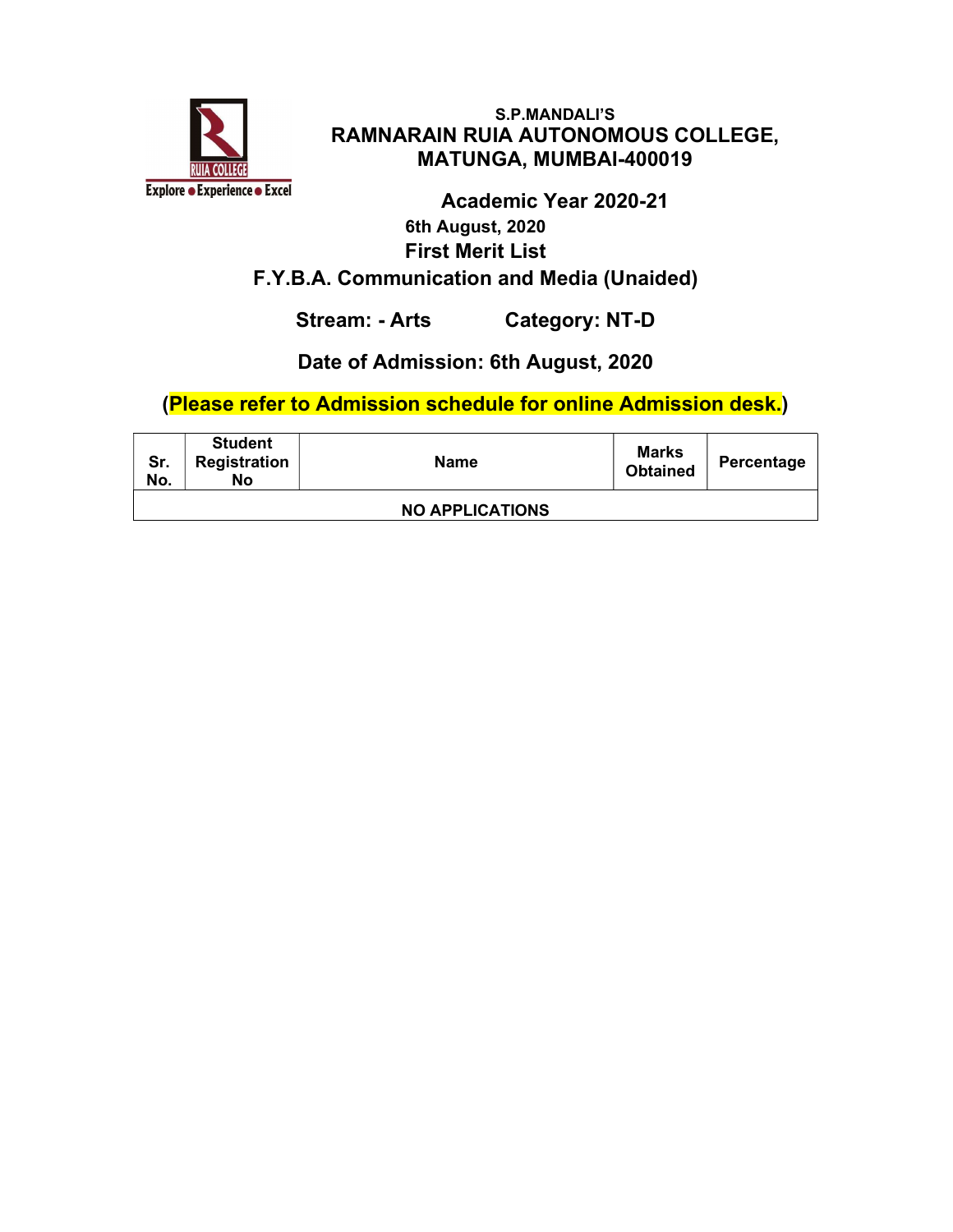

# Academic Year 2020-21 6th August, 2020 First Merit List F.Y.B.A. Communication and Media (Unaided)

# Stream: - Arts Category: Other Backward Class (OBC)

#### Date of Admission: 6th August, 2020

| Sr.<br>No.   | <b>Student</b><br><b>Registration</b><br>No. | <b>Name</b>                    | <b>Marks</b><br><b>Obtained</b> | Percentage |
|--------------|----------------------------------------------|--------------------------------|---------------------------------|------------|
| 1            | 535874                                       | <b>JAISWAL KHUSHI</b>          | 480                             | 96         |
| $\mathbf{2}$ | 518534                                       | <b>KARALE SURBHI DHANANJAY</b> | 572                             | 88         |
| 3            | 561989                                       | <b>PANCHAL DHVANI KIRAN</b>    | 571                             | 87.85      |
| 4            | 543247                                       | <b>MANJREKAR JUHI PRATEEK</b>  | 566                             | 87.08      |
| 5            | 541755                                       | <b>AMRE RADHAVI PRAVIN</b>     | 563                             | 86.62      |
| 6            | 514274                                       | <b>SHINDE PRATIKSHA SUNIL</b>  | 563                             | 86.62      |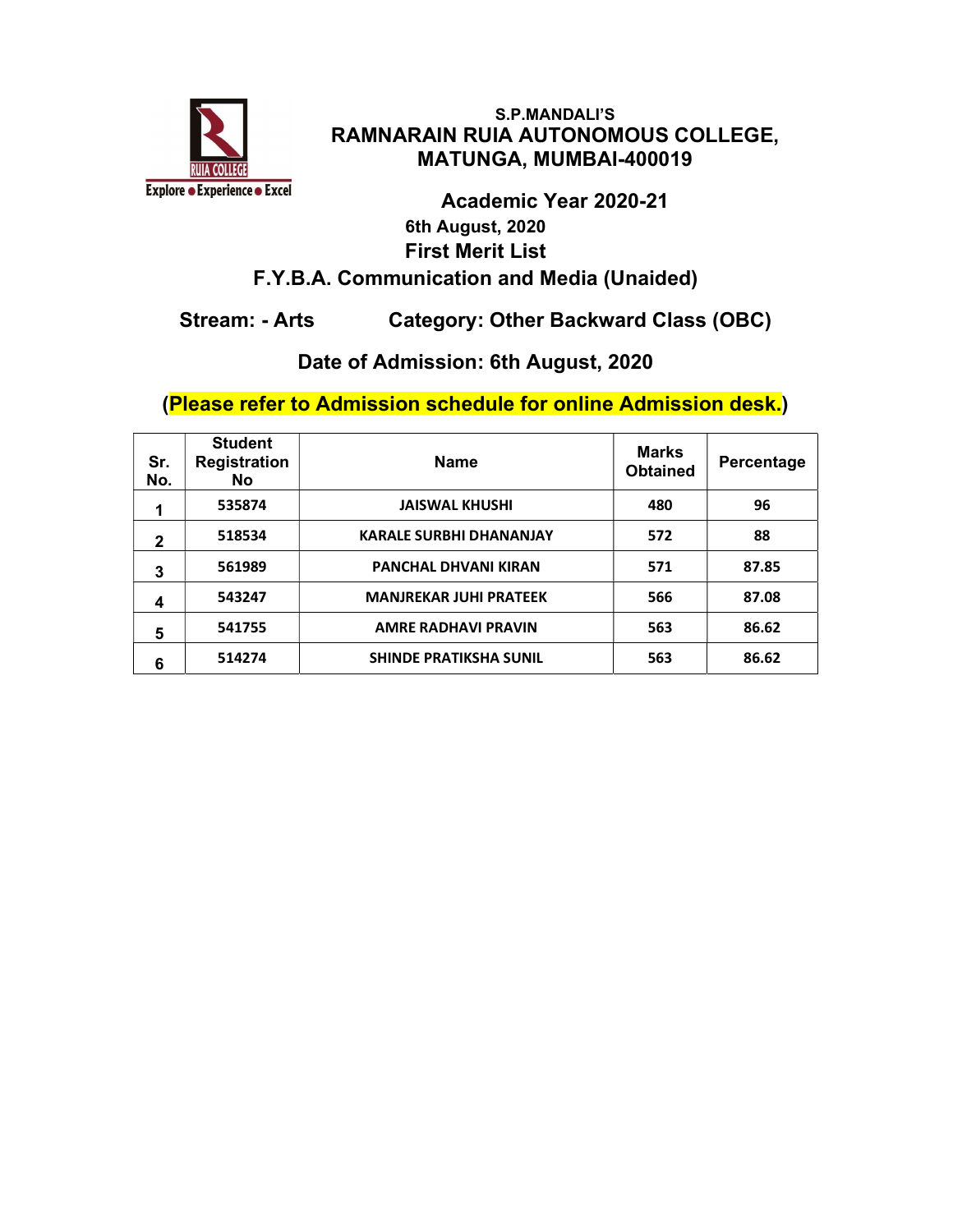

#### Academic Year 2020-21

6th August, 2020

#### First Merit List F.Y.B.A. Communication and Media (Unaided)

Stream: - Arts Category: SBC

#### Date of Admission: 6th August, 2020

| Sr.<br>No. | <b>Student</b><br>Registration<br>No | <b>Name</b>              | <b>Marks</b><br><b>Obtained</b> | Percentage |
|------------|--------------------------------------|--------------------------|---------------------------------|------------|
|            | 541630                               | <b>KOLI ISHA HARSHAL</b> | 520                             | 80         |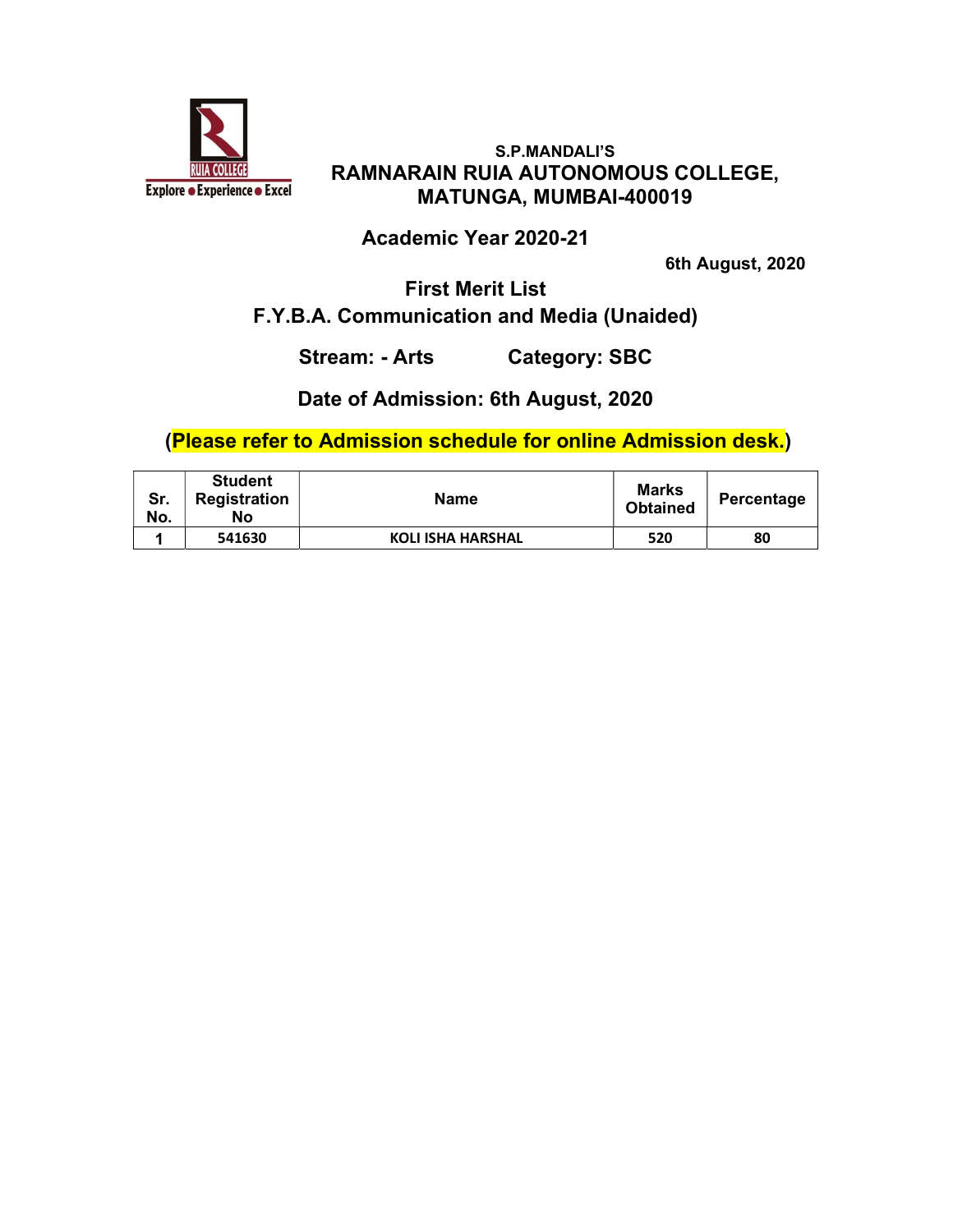

#### Academic Year 2020-21

6th August, 2020

## First Merit List F.Y.B.A. Communication and Media (Unaided)

Stream: - Arts Category: SEBC

#### Date of Admission: 6th August, 2020

| Sr.<br>No. | <b>Student</b><br>Registration<br>No | <b>Name</b>                    | Marks<br><b>Obtained</b> | Percentage |
|------------|--------------------------------------|--------------------------------|--------------------------|------------|
|            | 512066                               | <b>SAWANT YASH SANJAY</b>      | 452                      | 69.54      |
| 2          | 537310                               | <b>SURVE SHIDDHESH MANGESH</b> | 408                      | 62.77      |
| 3          | 534061                               | <b>MAHADIK SAHIL VIJAY</b>     | 384                      | 59.08      |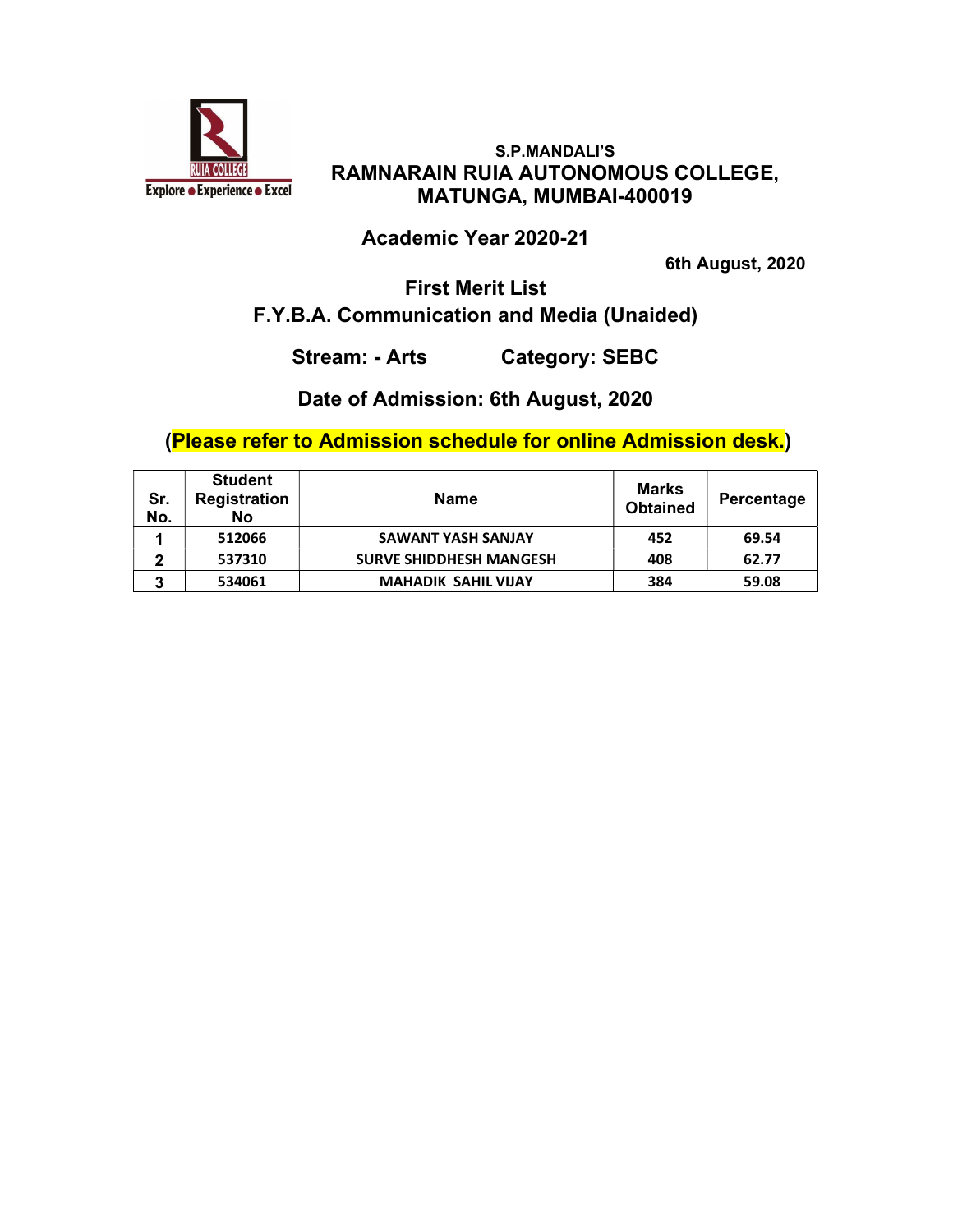

## Academic Year 2020-21

6th August, 2020

#### First Merit List F.Y.B.A. Communication and Media (Unaided)

Stream: - Arts Category: EWS

#### Date of Admission: 6th August, 2020

| Sr.<br>No.            | <b>Student</b><br>Registration<br>No | <b>Name</b> | <b>Marks</b><br><b>Obtained</b> | Percentage |  |
|-----------------------|--------------------------------------|-------------|---------------------------------|------------|--|
| <b>NO APPLICATION</b> |                                      |             |                                 |            |  |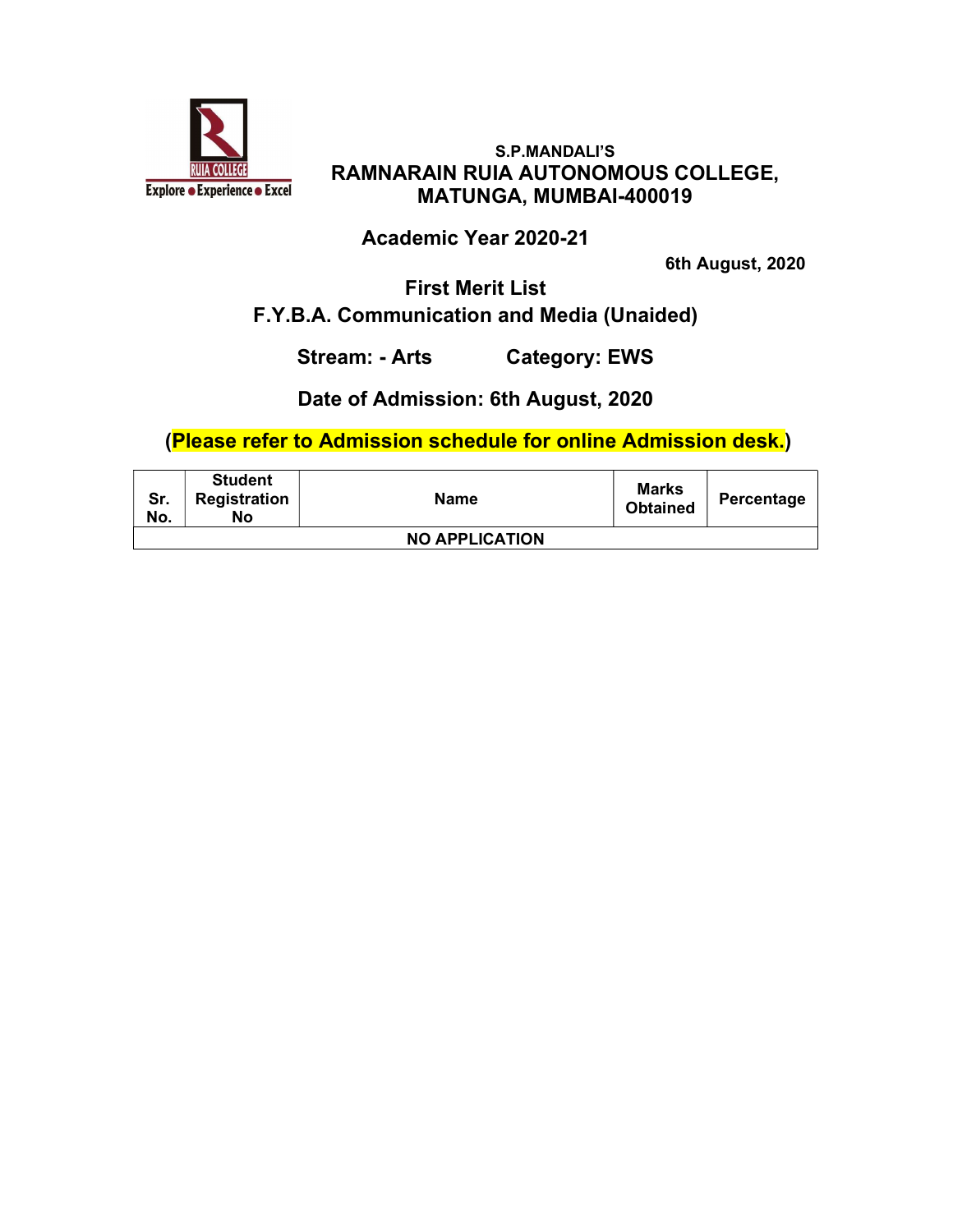

Academic Year 2020-21

6th August, 2020

First Merit List

F.Y.B.A. Communication and Media (Unaided)

Stream: - Arts Category: Others

Date of Admission: 6th August, 2020

| Sr.<br>No. | <b>Student</b><br>Registration<br>No | <b>Name</b>              | <b>Marks</b><br><b>Obtained</b> | Percentage |
|------------|--------------------------------------|--------------------------|---------------------------------|------------|
|            | 557707                               | <b>JOSHI SHAAMBHAVEE</b> | 559                             | 93.17      |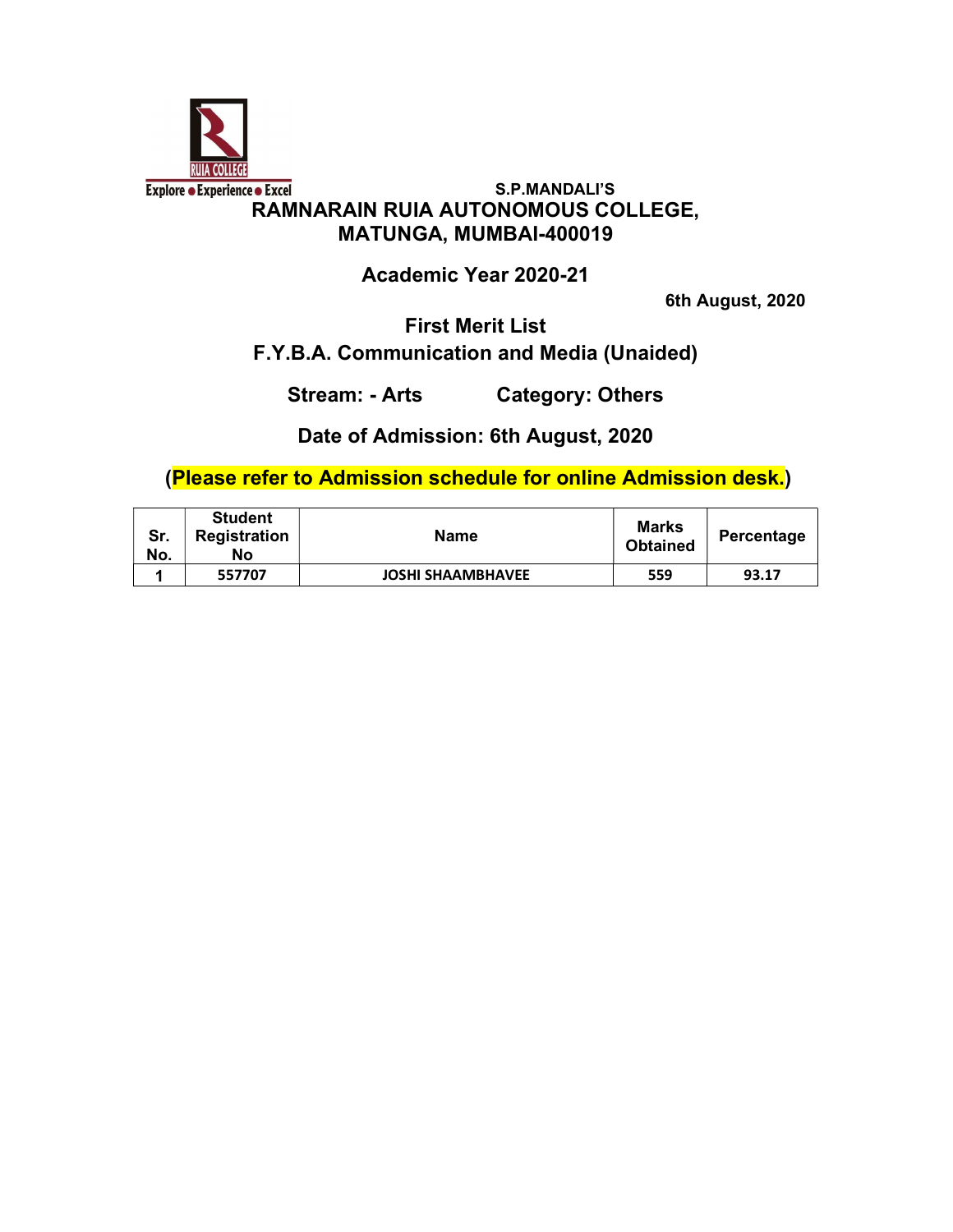

## Academic Year 2020-21

6th August, 2020

First Merit List

# F.Y.B.A. Communication and Media (Unaided)

Category: PHYSICALLY HANDICAPPED

Date of Admission: 6th August, 2020

| Sr.<br>No. | <b>Student</b><br>Registration<br>No | <b>Name</b>               | <b>Marks</b><br><b>Obtained</b> | Percentage | <b>Stream</b> |
|------------|--------------------------------------|---------------------------|---------------------------------|------------|---------------|
|            | 553804                               | <b>MEHTA RONIT RAKESH</b> | 517                             | 79.54      | Arts          |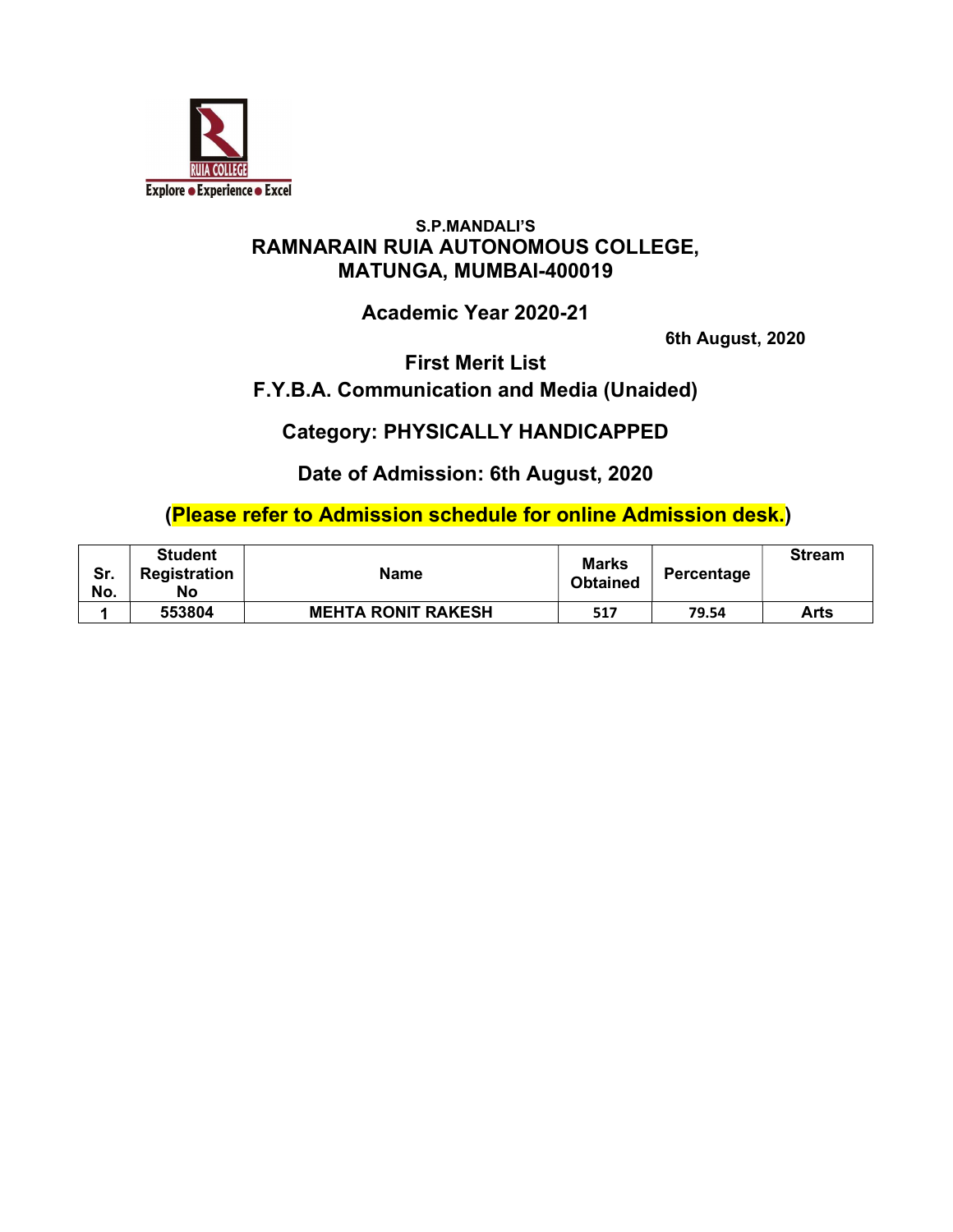

#### Academic Year 2020-21

6th August, 2020

#### First Merit List F.Y.B.A. Communication and Media (Unaided)

Stream: - Commerce Category: GENERAL

## Date of Admission: 6th August, 2020

| Sr.<br>No. | <b>Student</b><br><b>Registration</b><br>No | <b>Name</b>                     | <b>Marks</b><br><b>Obtained</b> | Percentage |
|------------|---------------------------------------------|---------------------------------|---------------------------------|------------|
| и          | 619504                                      | <b>CHOUDHARY VANSHIKA</b>       | 545                             | 90.83      |
| 2          | 542543                                      | <b>DEORUKHKAR SHREEYA RAHUL</b> | 588                             | 90.46      |
| 3          | 536133                                      | <b>KHETAWAT NAVYA</b>           | 585                             | 90         |
| 4          | 526833                                      | <b>CHENDVANKAR ADHISHREE</b>    | 584                             | 89.85      |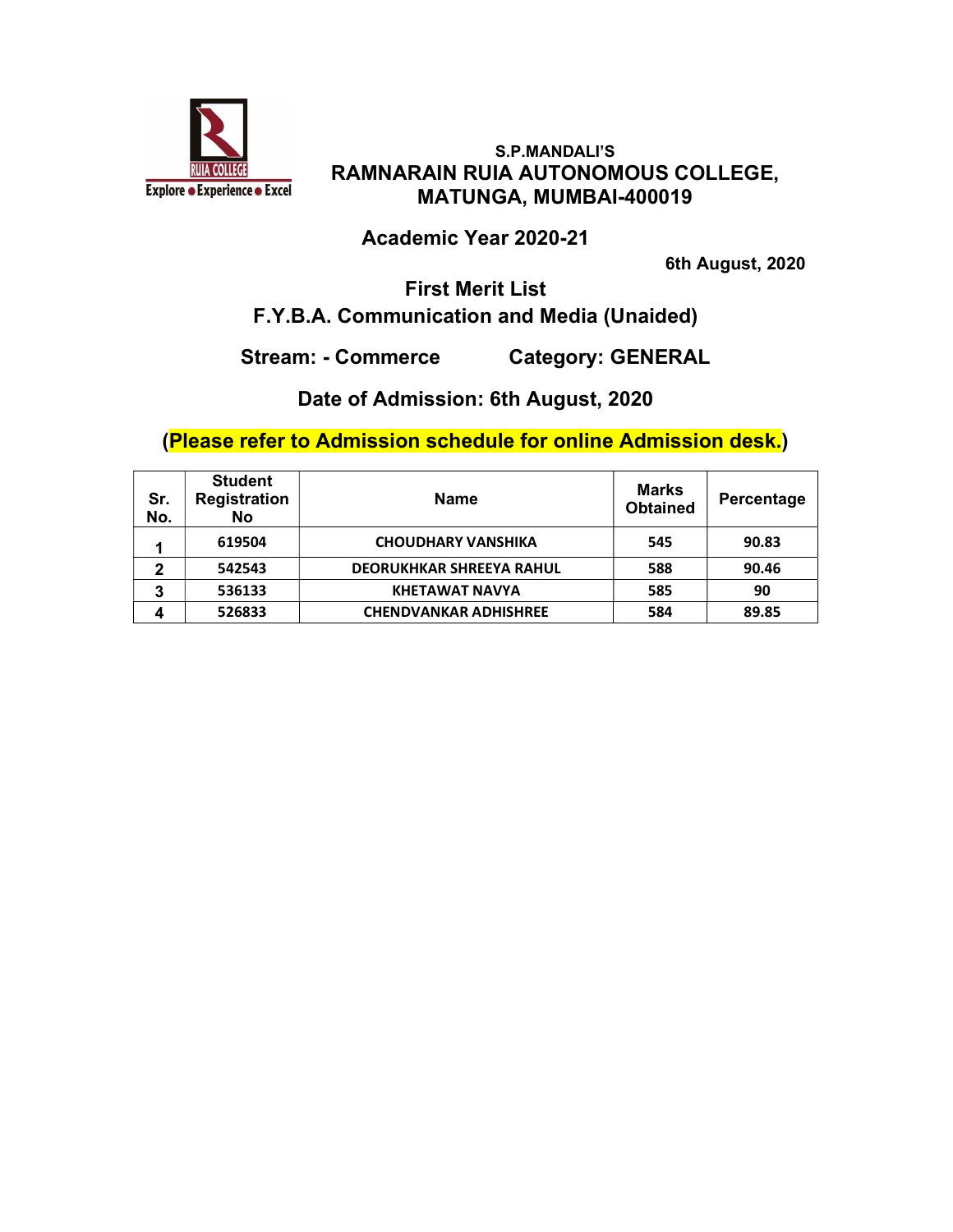

## Academic Year 2020-21

6th August, 2020

## First Merit List F.Y.B.A. Communication and Media (Unaided)

Stream: - Commerce Category: Schedule Caste (SC)

Date of Admission: 6th August, 2020

| Sr.<br>No. | <b>Student</b><br><b>Registration</b><br>No | <b>Name</b>                   | Marks<br><b>Obtained</b> | Percentage |
|------------|---------------------------------------------|-------------------------------|--------------------------|------------|
|            | 575910                                      | <b>VAIDYA ANUSHKA RAJU</b>    | 583                      | 89.69      |
| ົ          | 552294                                      | <b>GOREGAONKAR ADITI ANIL</b> | 545                      | 83.85      |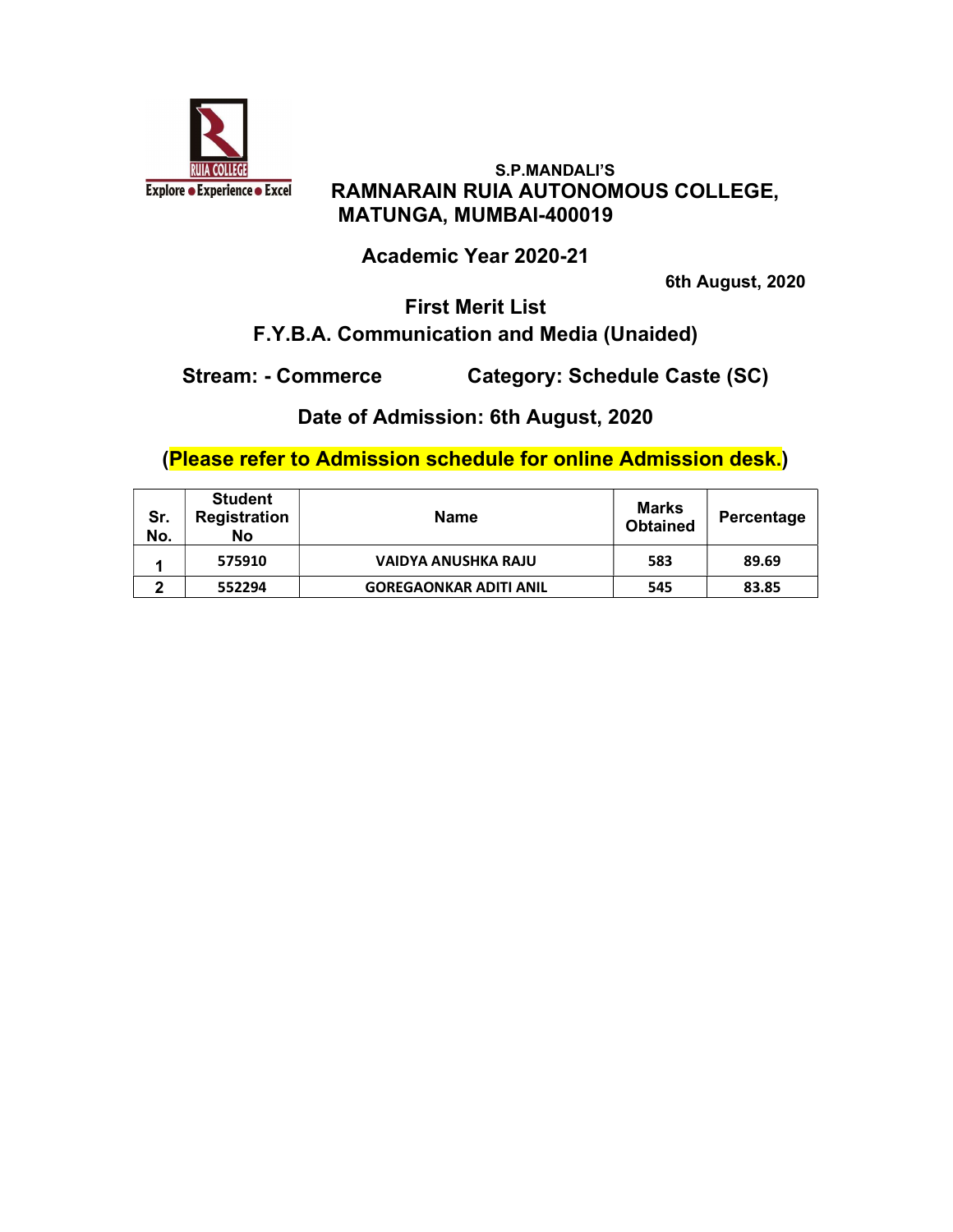

Academic Year 2020-21

6th August, 2020

First Merit List

# F.Y.B.A. Communication and Media (Unaided)

Stream: - Commerce Category: Schedule Tribe (ST)

Date of Admission: 6th August, 2020

| Sr.<br>No. | <b>Student</b><br>Registration<br>No | <b>Name</b>                | Marks<br><b>Obtained</b> | Percentage |
|------------|--------------------------------------|----------------------------|--------------------------|------------|
|            | 537658                               | <b>SINGH RISHABH KUMAR</b> | 451                      | 75.17      |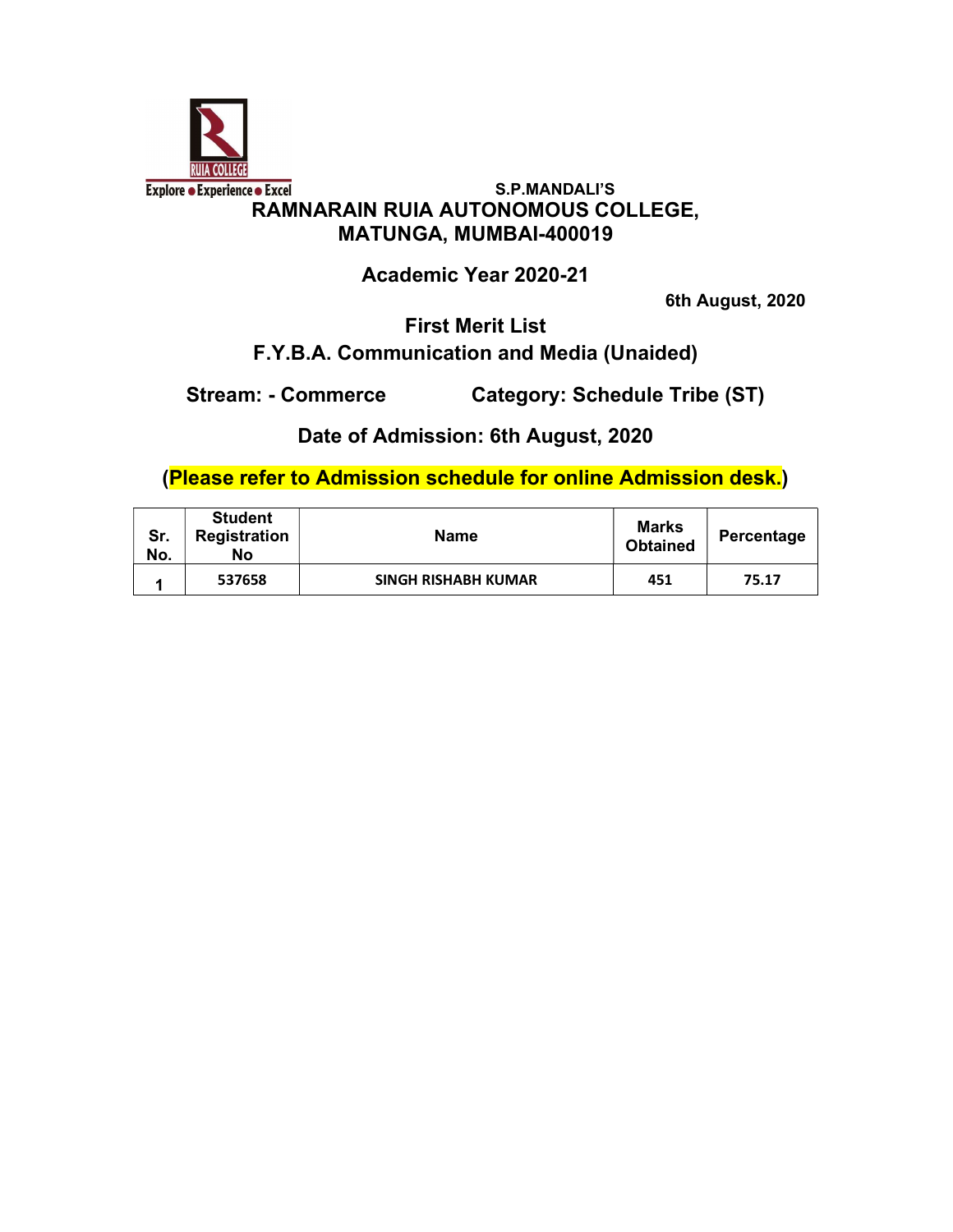

S.P.MANDALI'S

#### RAMNARAIN RUIA AUTONOMOUS COLLEGE, MATUNGA, MUMBAI-400019

#### Academic Year 2020-21

6th August, 2020

## First Merit List F.Y.B.A. Communication and Media (Unaided)

Stream: - Commerce Category: Other Backward Class (OBC)

#### Date of Admission: 6th August, 2020

| Sr.<br>No. | <b>Student</b><br>Registration<br><b>No</b> | <b>Name</b>                    | Marks<br><b>Obtained</b> | Percentage |
|------------|---------------------------------------------|--------------------------------|--------------------------|------------|
|            | 595748                                      | <b>MALHOTRA MANVI</b>          | 532                      | 88.67      |
| ◠          | 600439                                      | <b>VARTAK SAKSHI BHUPENDRA</b> | 573                      | 88.15      |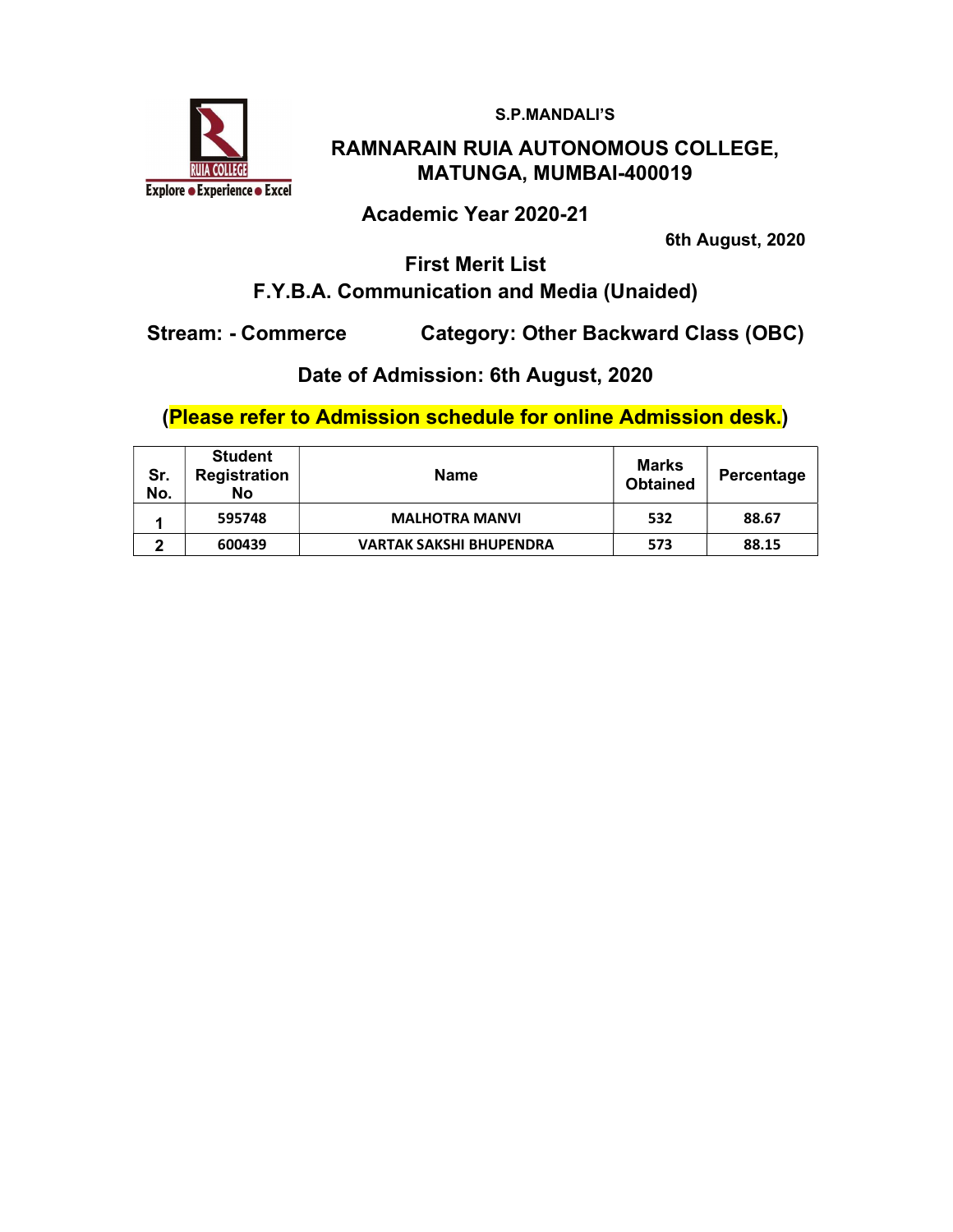

#### Academic Year 2020-21

6th August, 2020

### First Merit List F.Y.B.A. Communication and Media (Unaided)

#### Stream: - Commerce Category: SEBC

## Date of Admission: 6th August, 2020

| Sr.<br>No. | <b>Student</b><br>Registration<br>No | <b>Name</b>              | <b>Marks</b><br><b>Obtained</b> | Percentage |
|------------|--------------------------------------|--------------------------|---------------------------------|------------|
|            | 526907                               | SAWANT ADITYA VISHWANATH | 537                             | 82.62      |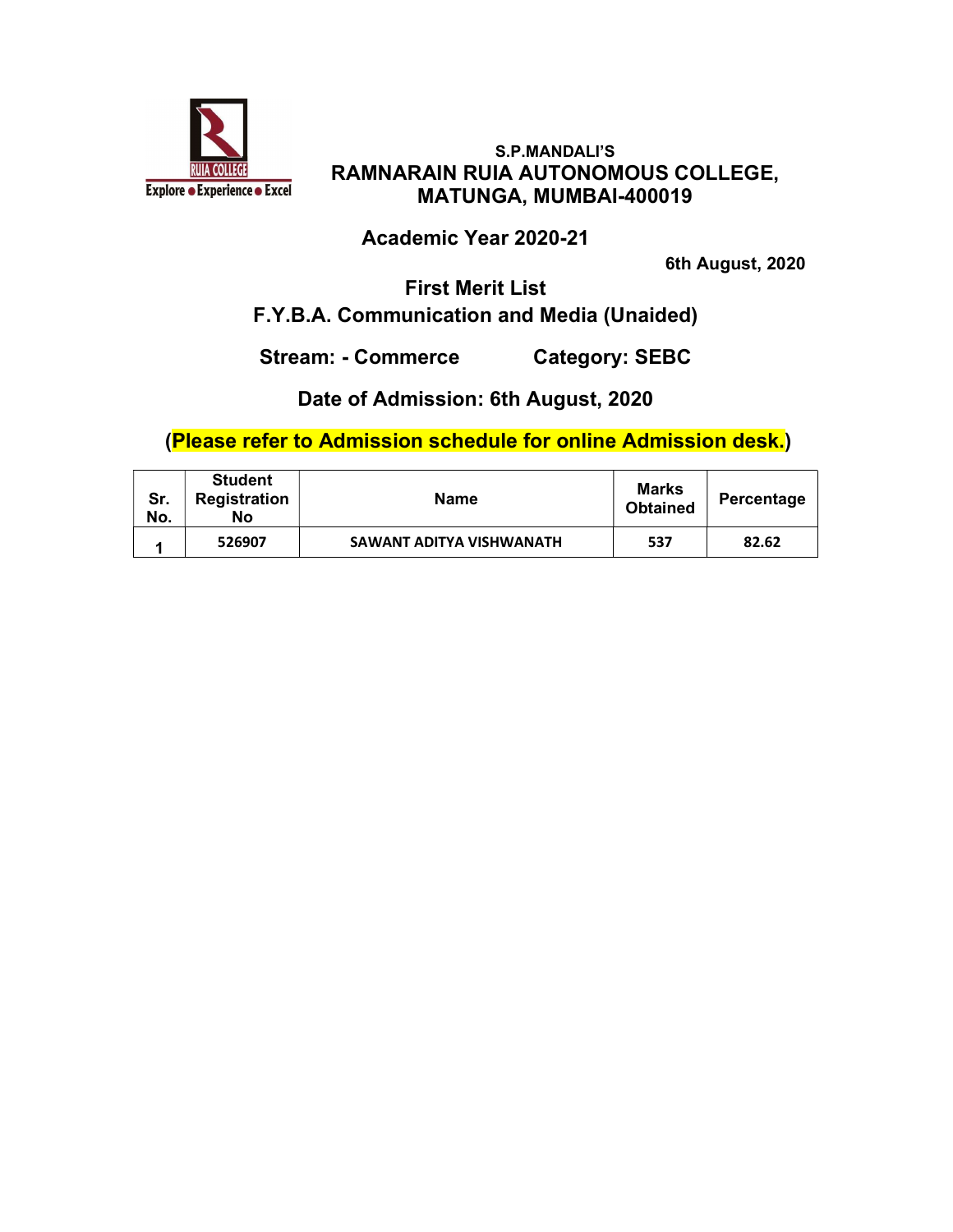

Academic Year 2020-21

6th August, 2020

First Merit List F.Y.B.A. Communication and Media (Unaided)

Stream: - Commerce Category: EWS

# Date of Admission: 6th August, 2020

| Sr.<br>No. | <b>Student</b><br>Registration<br>No | <b>Name</b>           | <b>Marks</b><br><b>Obtained</b> | Percentage |
|------------|--------------------------------------|-----------------------|---------------------------------|------------|
|            |                                      | <b>NO APPLICATION</b> |                                 |            |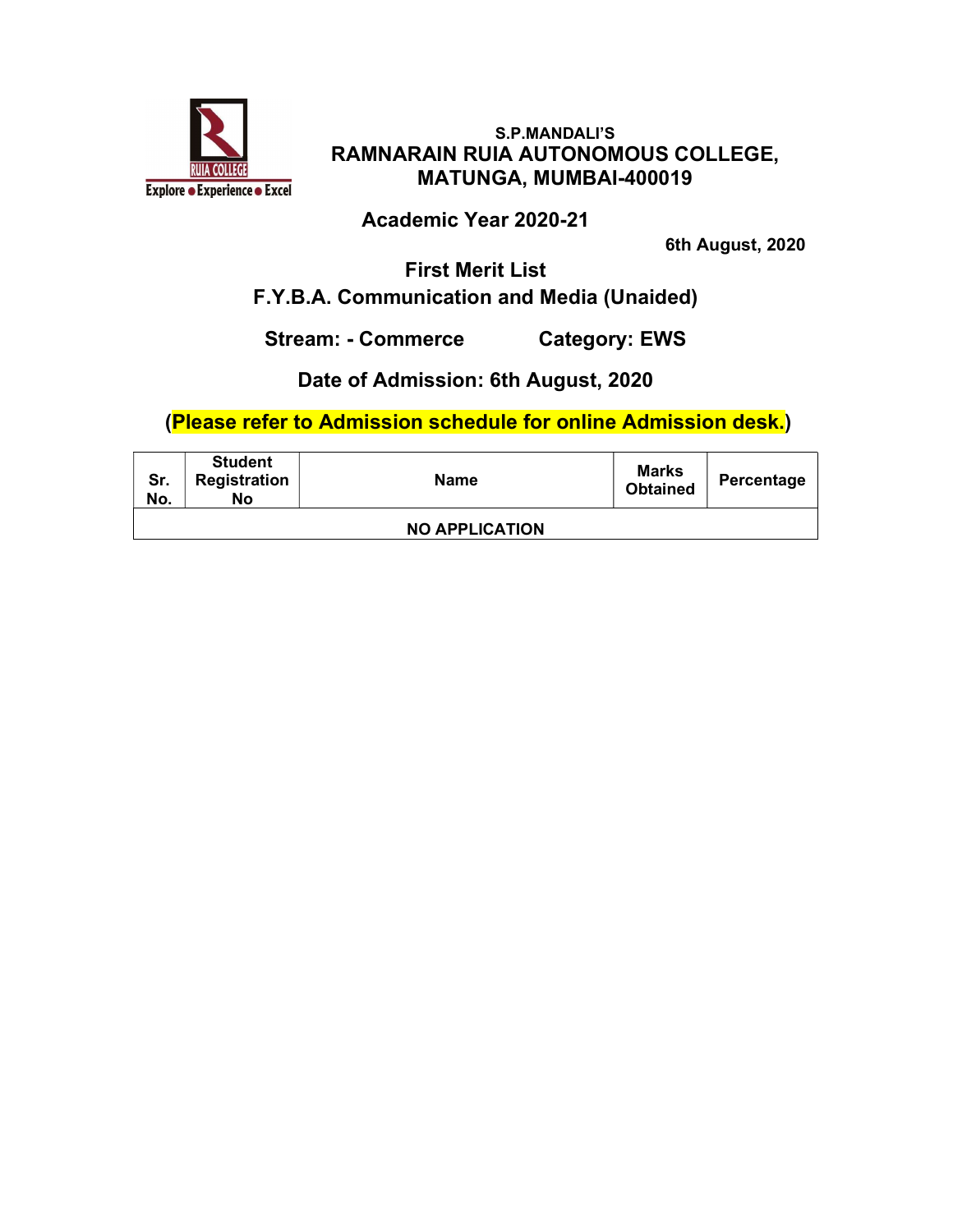

Academic Year 2020-21

6th August, 2020

First Merit List

# F.Y.B.A. Communication and Media (Unaided)

#### Category: PHYSICALLY HANDICAPPED

#### Date of Admission: 6th August, 2020

| Sr.<br>No. | <b>Student</b><br><b>Registration</b><br>No | <b>Name</b>              | <b>Marks</b><br><b>Obtained</b> | Percentage | <b>Stream</b>   |
|------------|---------------------------------------------|--------------------------|---------------------------------|------------|-----------------|
|            | 537296                                      | NIPHADKAR ATHARVA CHETAN | 503                             | 77.38      | <b>Commerce</b> |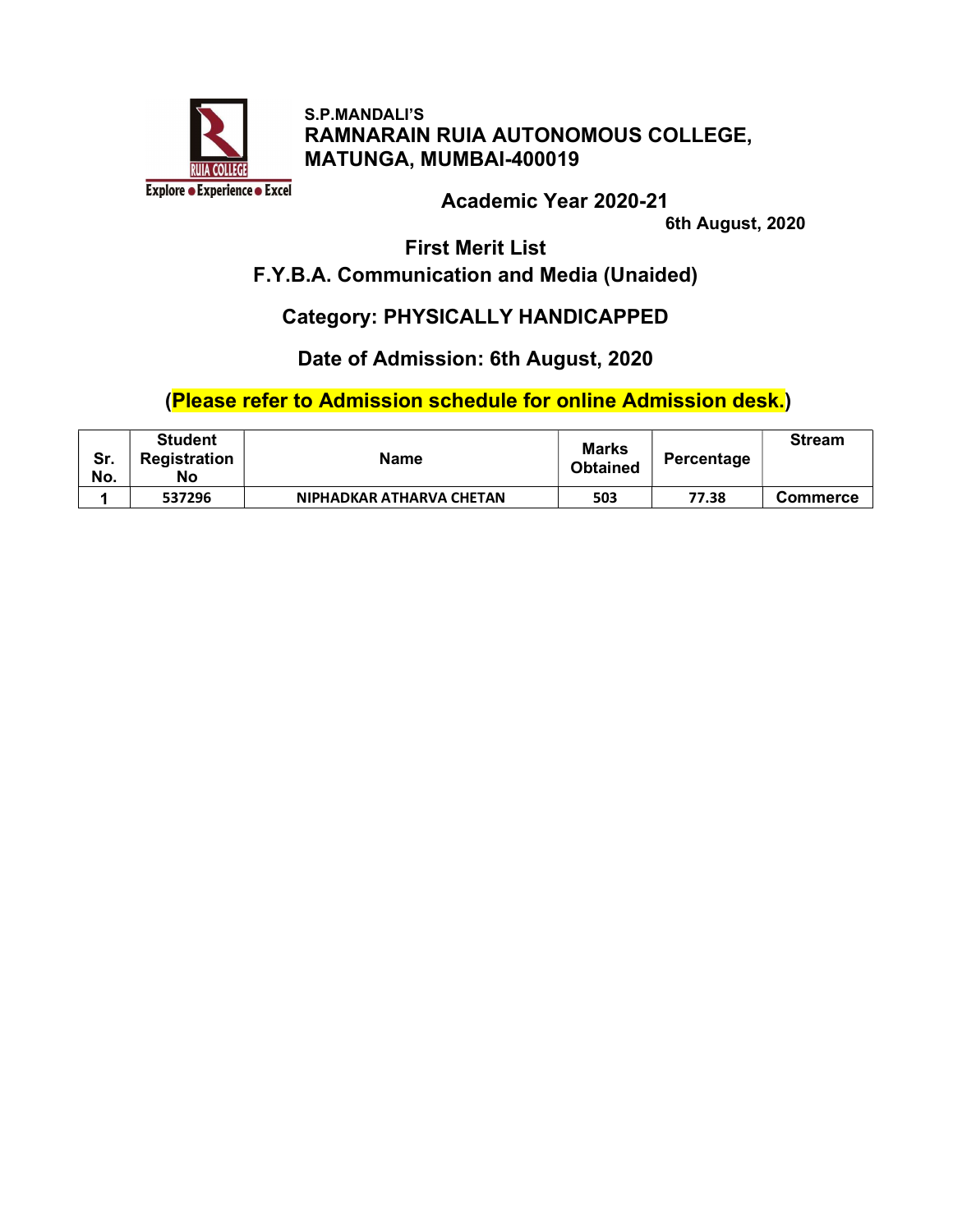

S.P.MANDALI'S RAMNARAIN RUIA AUTONOMOUS COLLEGE, MATUNGA, MUMBAI-400019 Academic Year 2020-21

6th August, 2020

First Merit List

#### F.Y.B.A. Communication and Media (Unaided)

Stream: - Science Category: GENERAL

## Date of Admission: 6th August, 2020

| Sr.<br>No.  | <b>Student</b><br><b>Registration</b><br><b>No</b> | <b>Name</b>                  | Marks<br><b>Obtained</b> | Percentage |
|-------------|----------------------------------------------------|------------------------------|--------------------------|------------|
|             | 526988                                             | <b>MISHRA PALAK</b>          | 479                      | 95.8       |
| $\mathbf 2$ | 614326                                             | <b>AMIN JANHAVI BISWAJIT</b> | 580                      | 89.23      |
| 3           | 516618                                             | <b>BAPAT ISHANI ANIL</b>     | 578                      | 88.92      |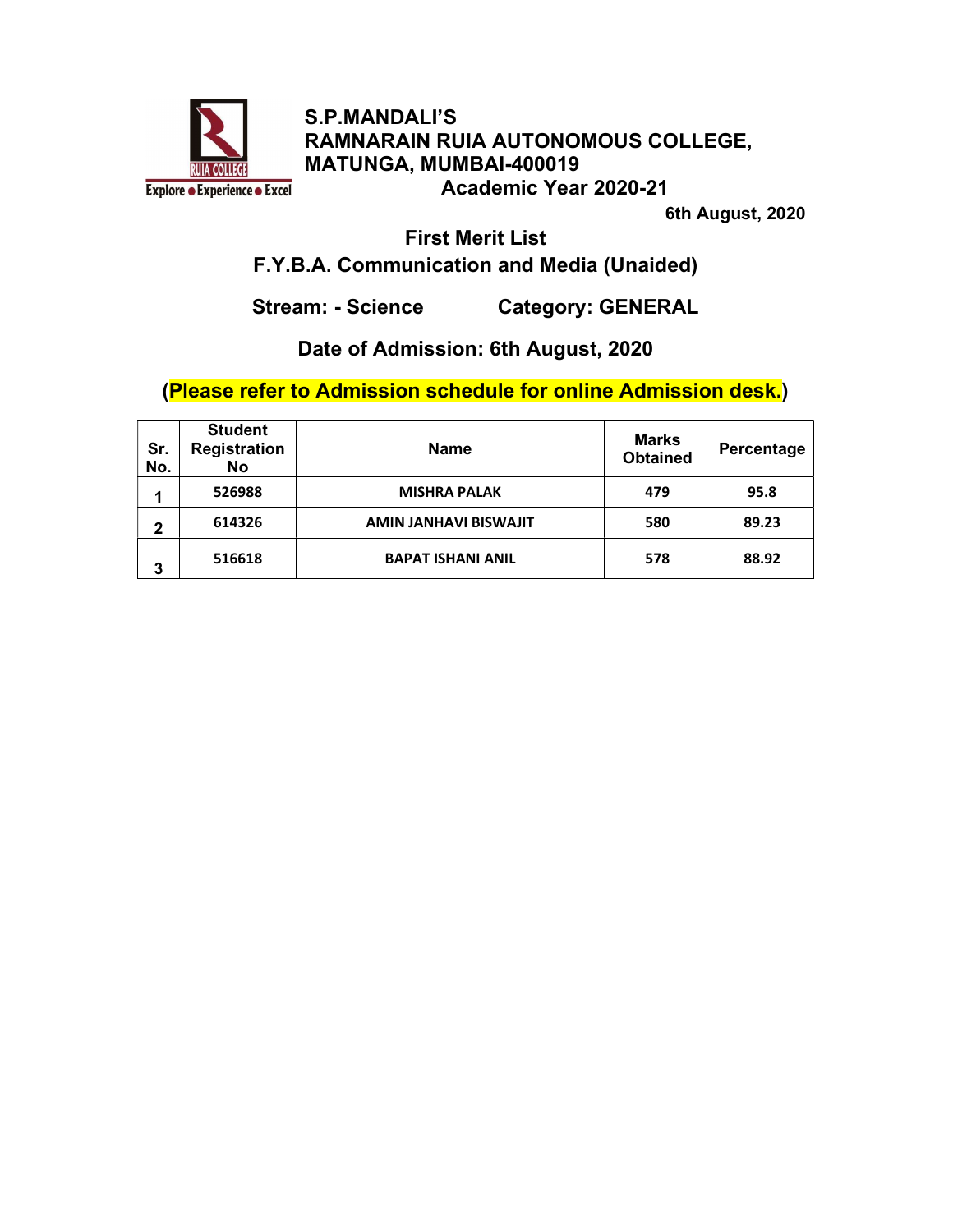

Academic Year 2020-21

6th August, 2020

First Merit List

# F.Y.B.A. Communication and Media (Unaided)

Stream: - Science Category: Schedule Caste (SC)

## Date of Admission: 6th August, 2020

| Sr.<br>No. | <b>Student</b><br>Registration<br>No | <b>Name</b>                 | Marks<br><b>Obtained</b> | Percentage |
|------------|--------------------------------------|-----------------------------|--------------------------|------------|
|            | 616057                               | <b>SHANKE AMIT</b>          | 360                      | 72         |
| 2          | 518967                               | <b>NAIK AKSHATA MAHADEV</b> | 458                      | 70.46      |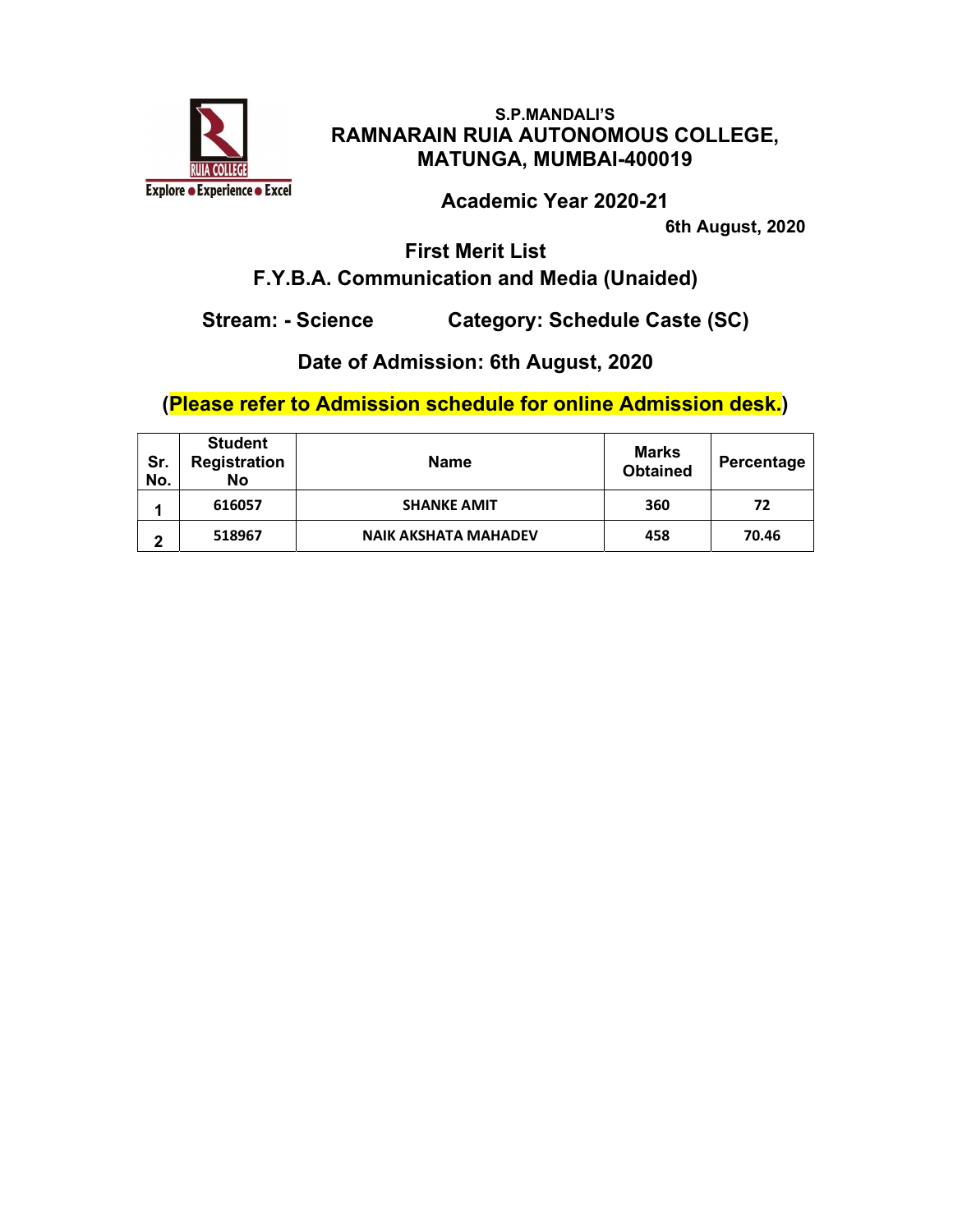

Academic Year 2020-21

6th August, 2020

# First Merit List F.Y.B.A. Communication and Media (Unaided)

Stream: - Science Category: Schedule Tribe (ST)

# Date of Admission: 6th August, 2020

| Sr.<br>No. | <b>Application</b><br><b>Number</b> | Name                           | Marks<br><b>Obtained</b> | Percentage |
|------------|-------------------------------------|--------------------------------|--------------------------|------------|
|            | 644267                              | <b>PADMERE SIDDHESH TANAJI</b> | 345                      | 53.08      |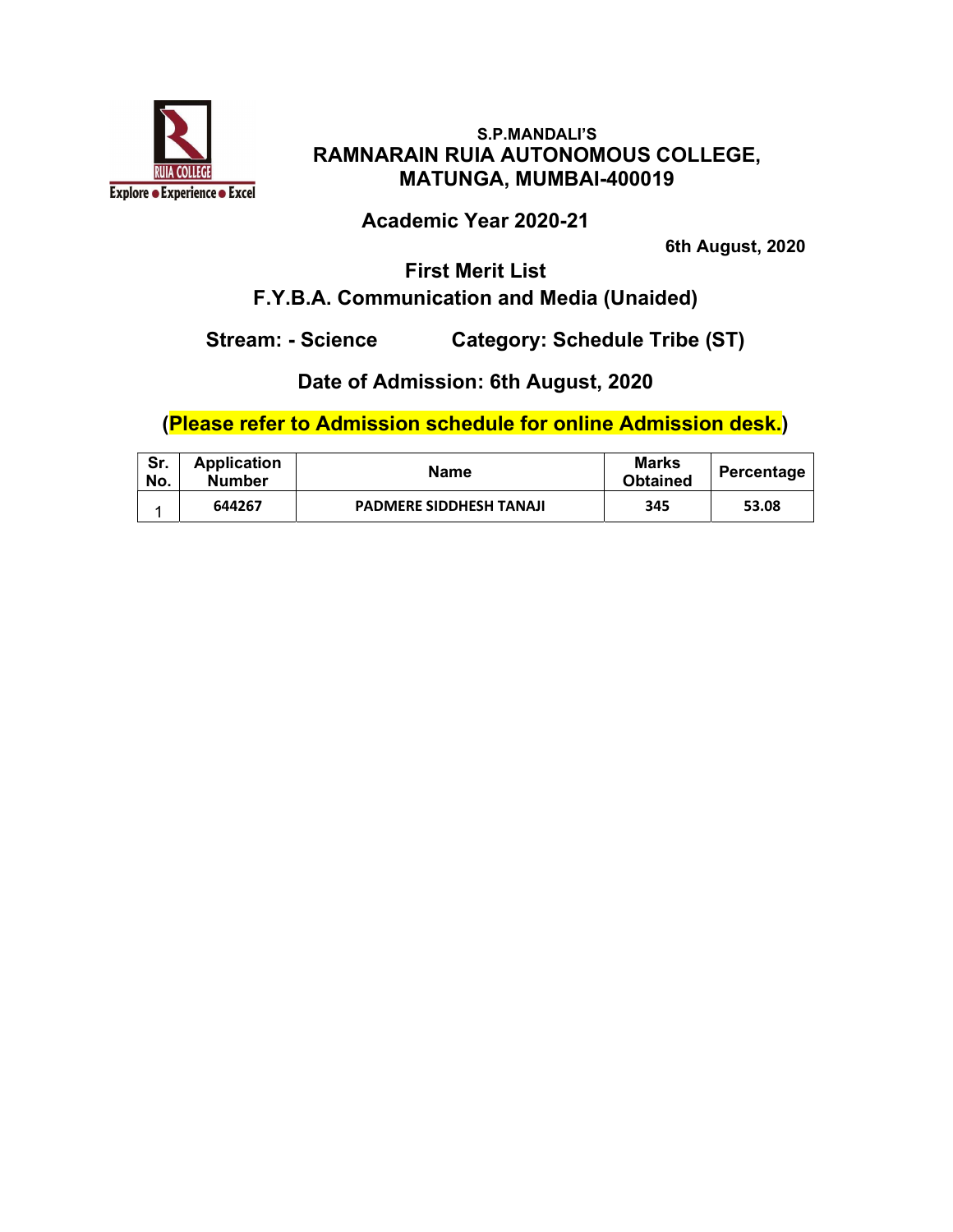S.P.MANDALI'S



#### RAMNARAIN RUIA AUTONOMOUS COLLEGE, MATUNGA, MUMBAI-400019

Academic Year 2020-21

6th August, 2020

First Merit List F.Y.B.A. Communication and Media (Unaided)

Stream: - Science Category: NT-C

#### Date of Admission: 6th August, 2020

| Sr.<br>No. | <b>Student</b><br><b>Registration</b><br>Nο | Name                         | Marks<br><b>Obtained</b> | Percentage |
|------------|---------------------------------------------|------------------------------|--------------------------|------------|
|            | 593228                                      | <b>HARAL SOURABH KHUSHAL</b> | 327                      | 50.31      |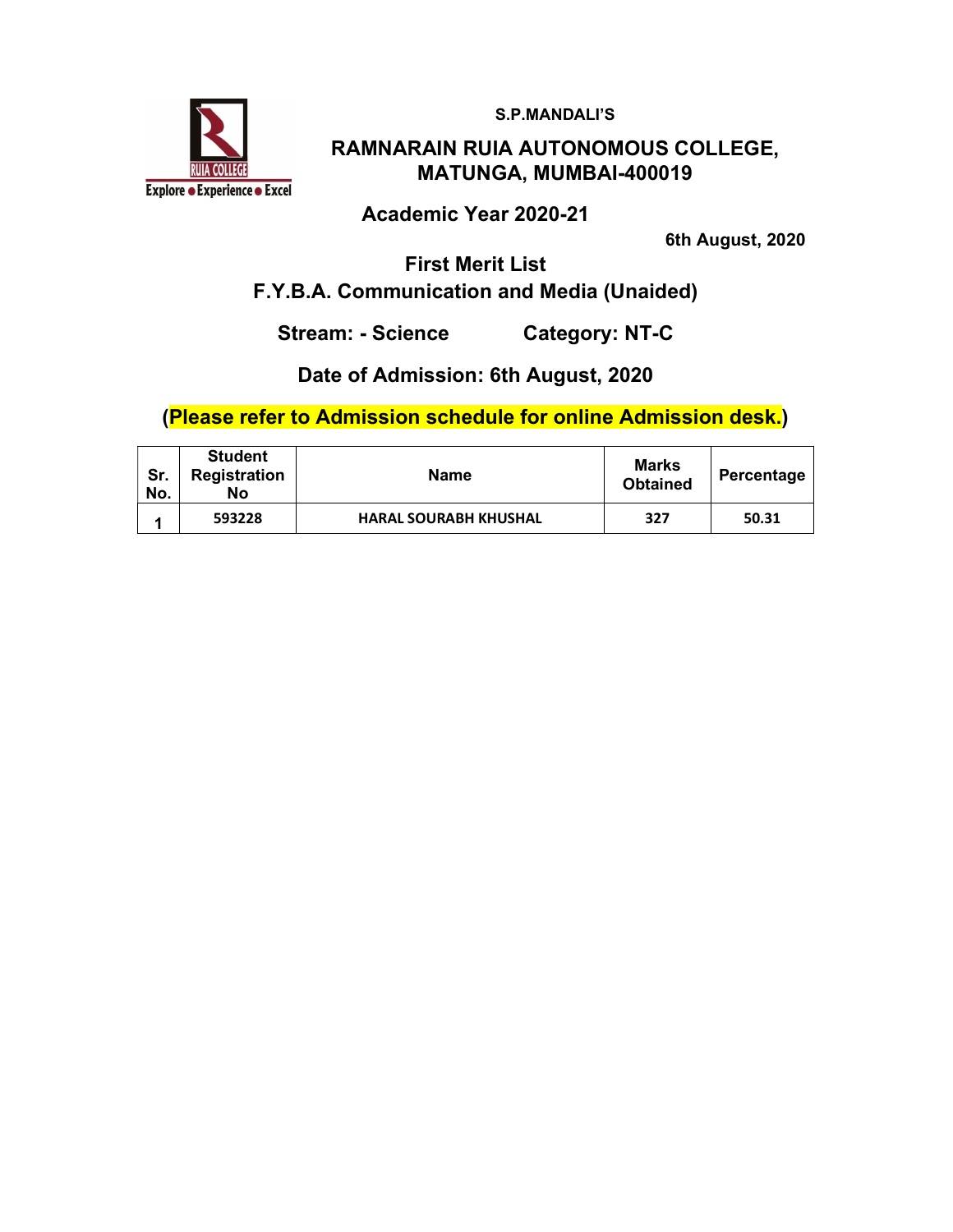

Academic Year 2020-21

6th August, 2020

# First Merit List F.Y.B.A. Communication and Media (Unaided)

Stream: - Science Category: Other Backward Class (OBC)

# Date of Admission: 6th August, 2020

| Sr.<br>No. | <b>Student</b><br><b>Registration</b><br><b>No</b> | <b>Name</b>                  | <b>Marks</b><br><b>Obtained</b> | Percentage |
|------------|----------------------------------------------------|------------------------------|---------------------------------|------------|
|            | 550698                                             | <b>GANORKAR ADITI RAMESH</b> | 561                             | 86.31      |
| 2          | 609674                                             | <b>RAUT ARYA SATISH</b>      | 546                             | 84         |
| 3          | 625163                                             | <b>KUMAWAT KANISHKA</b>      | 407                             | 81.4       |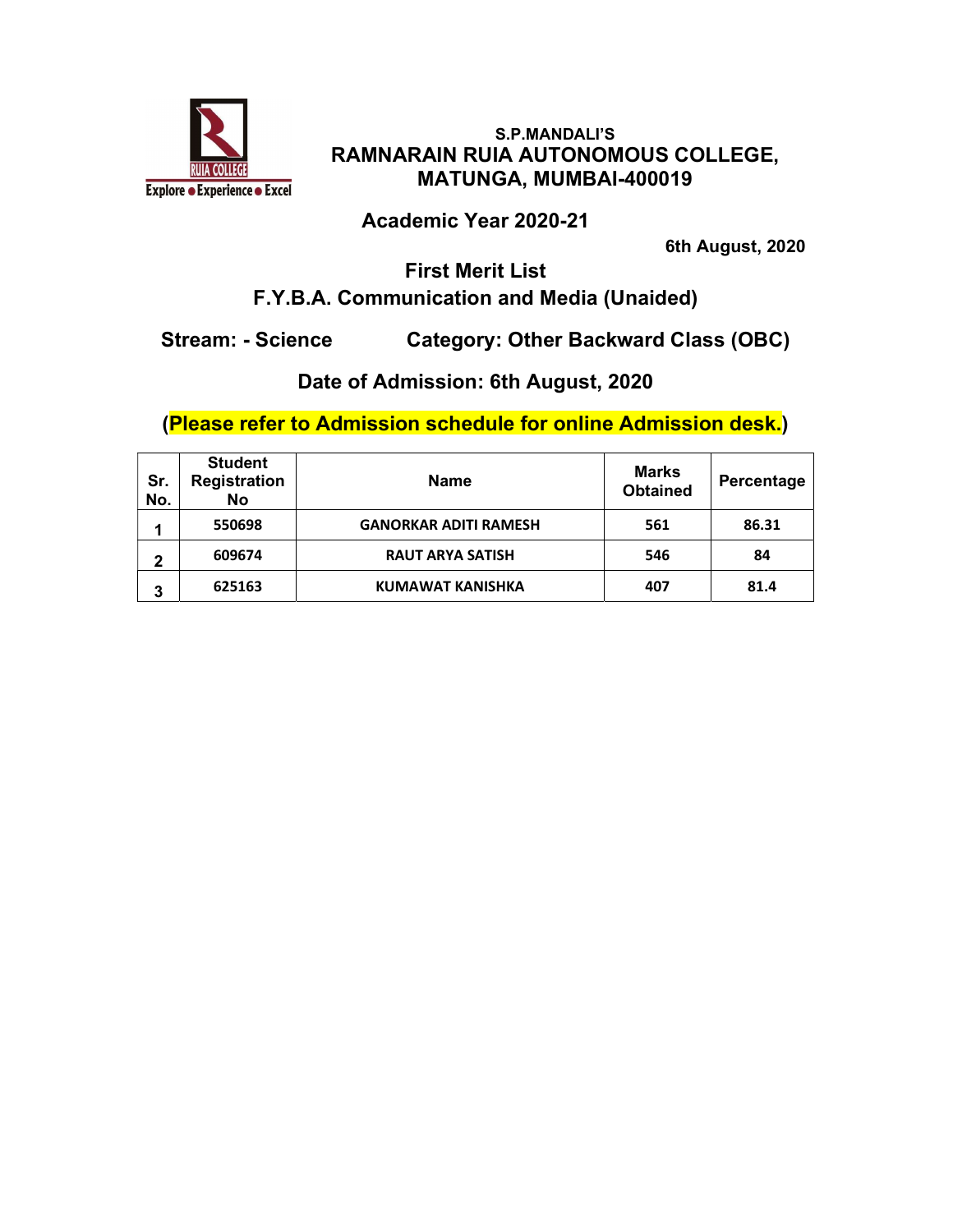

## Academic Year 2020-21

6th August, 2020

#### First Merit List F.Y.B.A. Communication and Media (Unaided)

Stream: - Science Category: SEBC

Date of Admission: 6th August, 2020

| Sr.<br>No. | <b>Student</b><br><b>Registration</b><br><b>No</b> | <b>Name</b>                 | <b>Marks</b><br><b>Obtained</b> | Percentage |
|------------|----------------------------------------------------|-----------------------------|---------------------------------|------------|
|            | 533708                                             | <b>PATIL MAITHILI VIVEK</b> | 464                             | 92.8       |
| 2          | 515861                                             | <b>UDHAN VIJAY SHIVAJI</b>  | 554                             | 85.23      |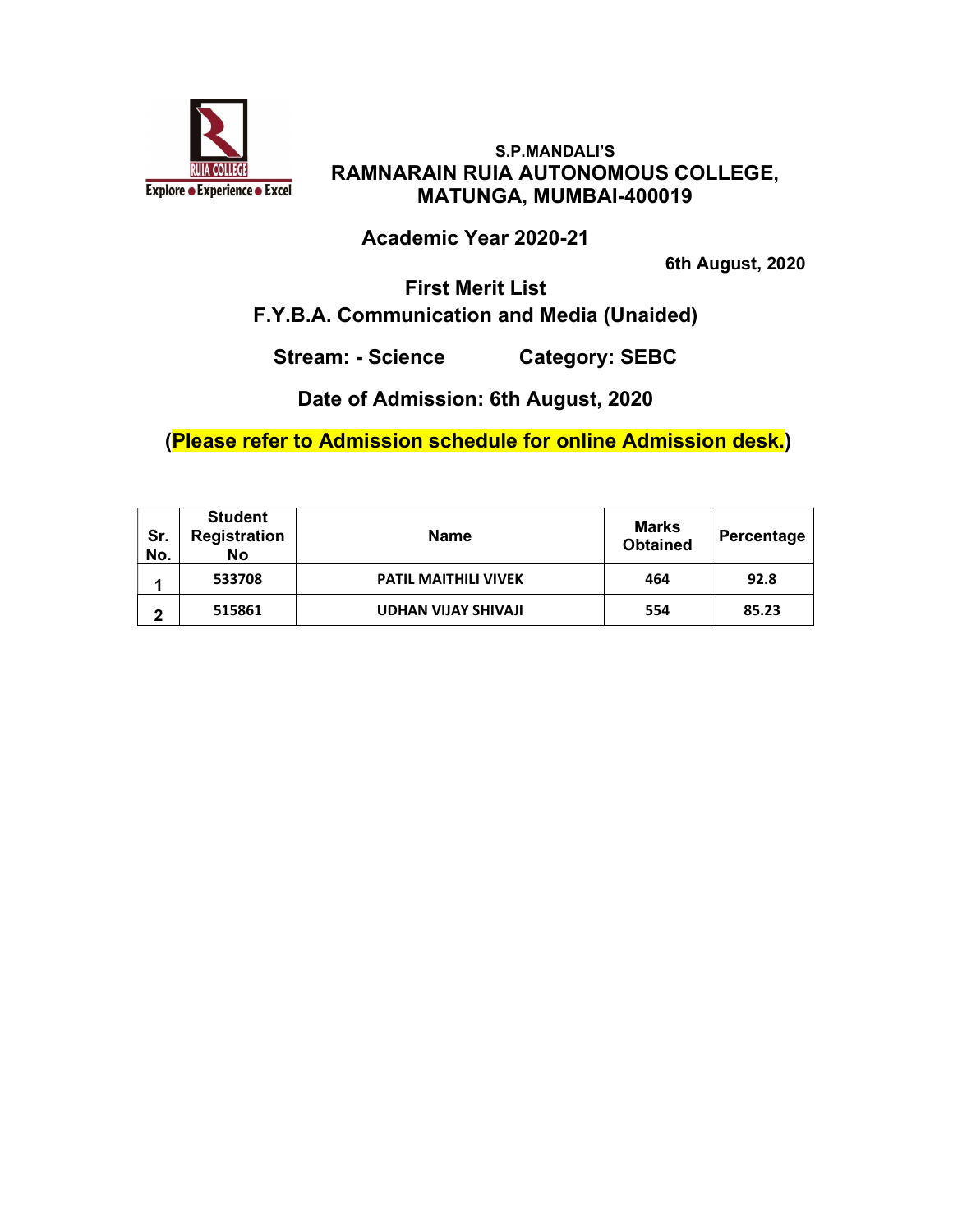

Academic Year 2020-21

6th August, 2020

First Merit List

# F.Y.B.A. Communication and Media (Unaided)

Stream: - Science Category: EWS

## Date of Admission: 6th August, 2020

| Sr.<br>No. | <b>Student</b><br>Registration<br>No | Name                   | <b>Marks</b><br><b>Obtained</b> | Percentage |
|------------|--------------------------------------|------------------------|---------------------------------|------------|
|            | 605666                               | <b>MALHOTRA KOMPAL</b> | 409                             | 81.8       |